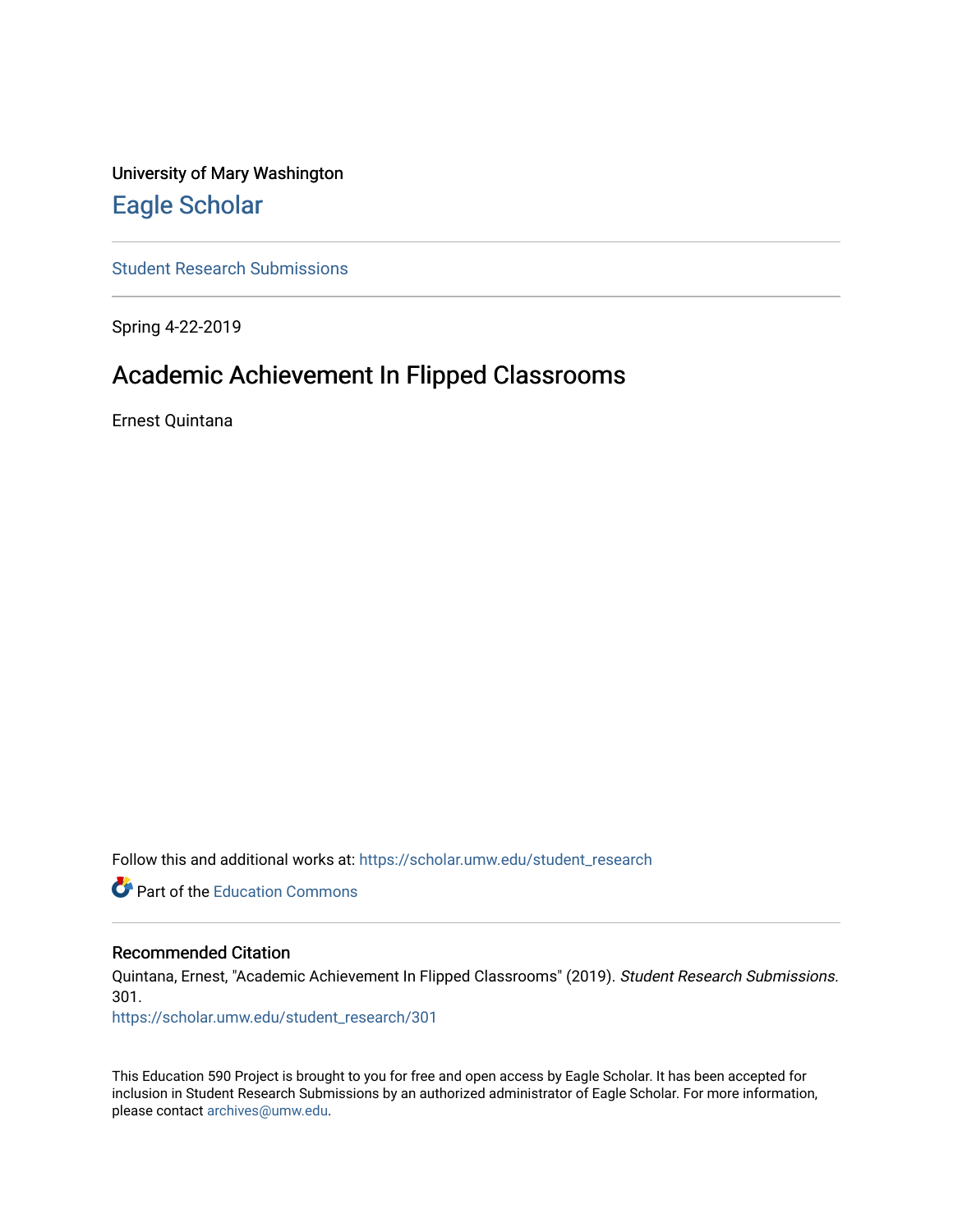# **ACADEMIC ACHIEVEMENT IN FLIPPED CLASSROOMS**

# **ERNEST QUINTANA**

# **EDCI 590 INDIVIDUAL RESEARCH**

**April 5, 2019**

Augu

Signature of Project Advisor

**\_\_\_\_\_\_\_\_\_\_\_\_\_\_\_\_\_\_\_\_\_\_\_\_\_\_\_\_\_\_\_\_\_\_\_\_\_\_\_\_\_\_**

**Project Advisor Peter J. Vernimb, EdD.**

Assistant Professor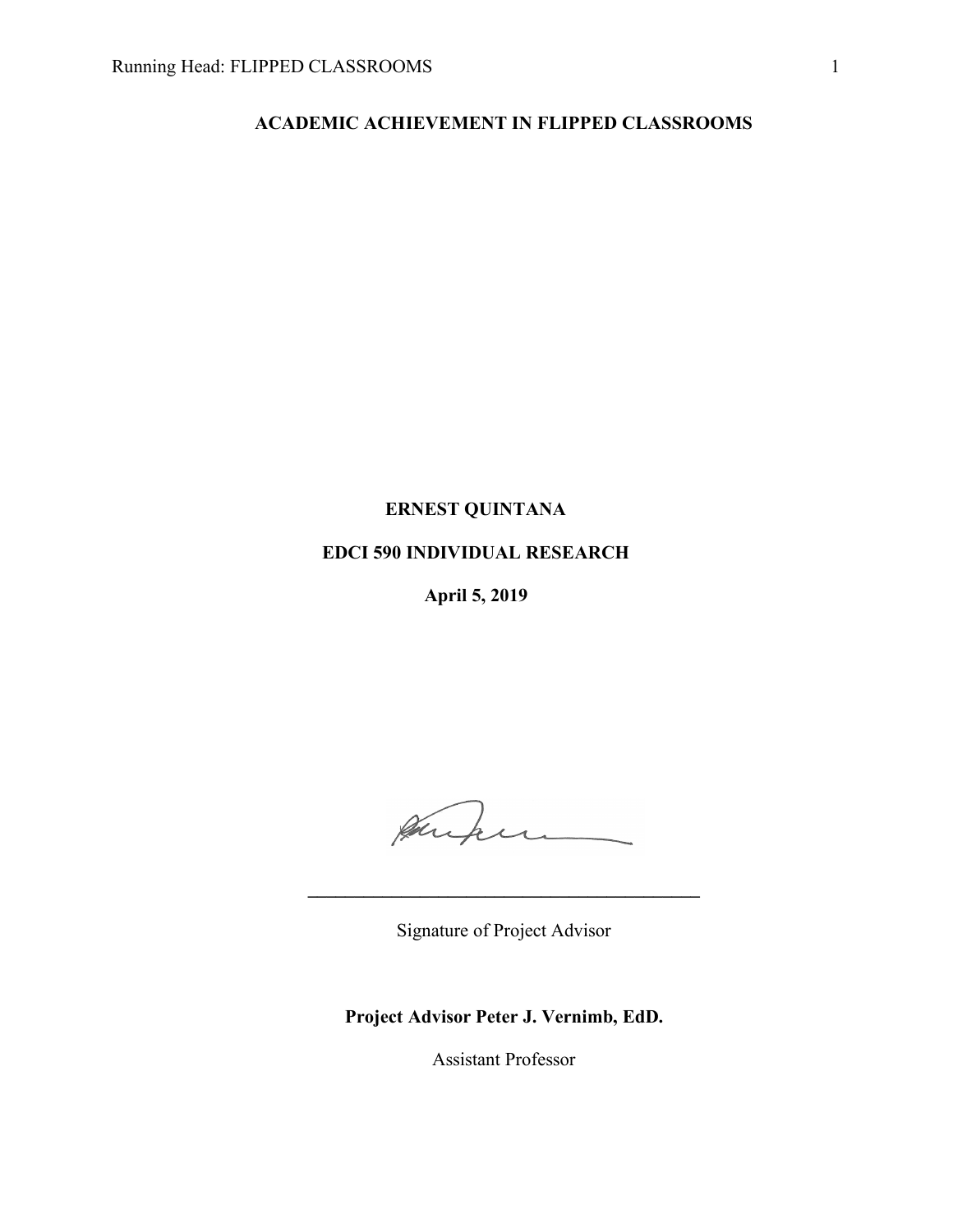# **Table of Contents**

| Abstract                                                       | 3              |
|----------------------------------------------------------------|----------------|
| Purpose                                                        | $\overline{4}$ |
| Rationale for the Study                                        | 5              |
| Definitions                                                    | 6              |
| Problem Statement                                              | 8              |
| <b>Literature Review</b>                                       | 9              |
| <b>Theoretical Background</b>                                  | 11             |
| Technology                                                     | 12             |
| Model Explanation                                              | 13             |
| Methodology                                                    | 14             |
| Method of Inquiry                                              | 14             |
| Procedures                                                     | 15             |
| <b>Study Limitations</b>                                       | 17             |
| Analysis of Results                                            | 17             |
| Attitudes of Students and Educators Towards Flipped Classrooms | 18             |
| Difficulties of Implementation                                 | 20             |
| Student Participation and Engagement to Subject Matter         | 21             |
| Areas for Further Study                                        | 23             |
| Discussion                                                     | 25             |
| Conclusion                                                     | 27             |
| References                                                     | 28             |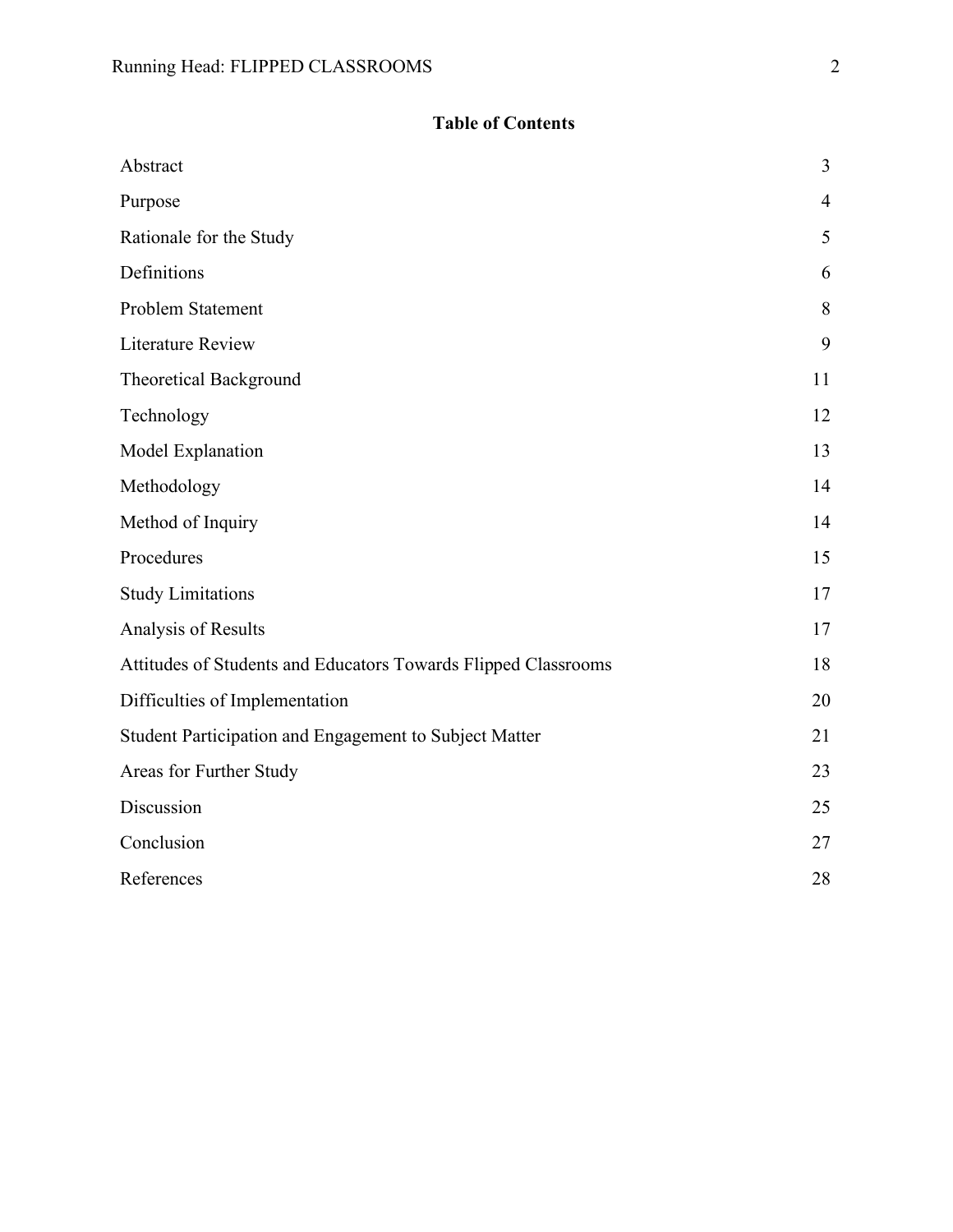#### **Abstract**

Since the inception of the flipped classroom model, the teaching pedagogy has become increasingly popular in both K-12 and collegiate classrooms. In a traditional classroom model, students become familiar in class with lectures and complete additional practice work at home in order to iron out any misunderstandings of the material. The flipped classroom model reverses roles with students becoming initially familiar with the class materials at home and then engaging in further practice in class with the teacher and fellow students.

Although this teaching method is still in its infancy, the results so far reveal the flipped classroom model significantly improves a student's ability to retain and master material. This study seeks to analyze a variety of different studies focusing on K-12 implementation of the flipped classroom model in order to determine overall effectiveness of the model. This study will use meta-analysis methodology to come to a better understanding of the success of the flipped classroom model across a variety of different sample sizes, populations, and research methodologies. While this study will not add any original field data to the study of the flipped classroom model, it will provide a singular source analyzing existing data to draw conclusions about the effectiveness of the pedagogical model.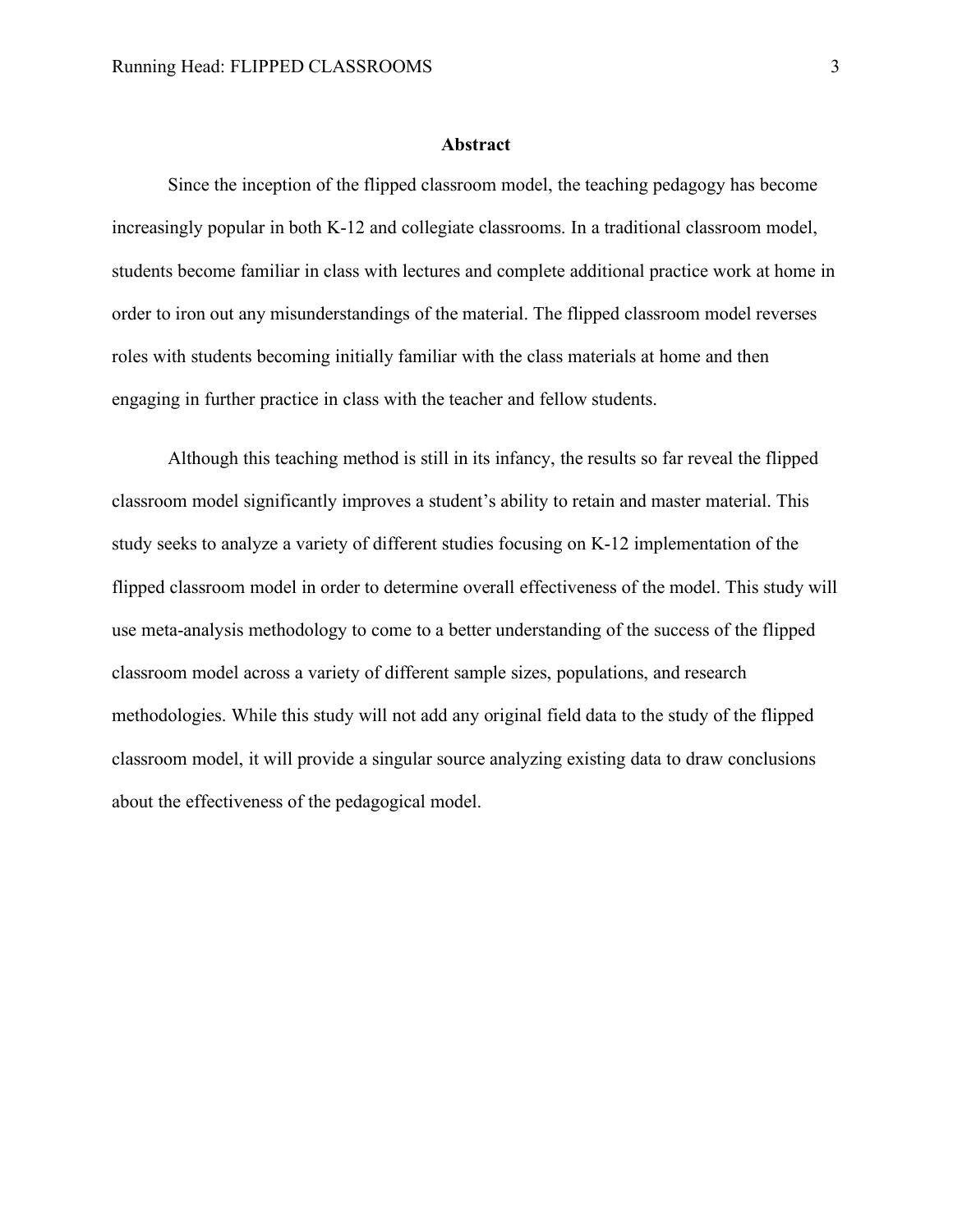## **Purpose**

As the flipped classroom model has becoming increasingly popular in K-12 education in recent years, it is important to conduct a comprehensive analysis of its effectiveness across a wide range of K-12 classroom settings. While there is existing literature regarding experimental, quasi-experimental, and case study analyses of the flipped classroom, there are few metaanalyses assessing the effectiveness of the pedagogical model in terms of student engagement with the material and overall student achievement. Therefore, this study seeks to consolidate a variety of different flipped classroom studies at the K-12 level in order to ascertain a better understanding of the utility and effectiveness of the flipped classroom in comparison to more traditional teaching models in common use.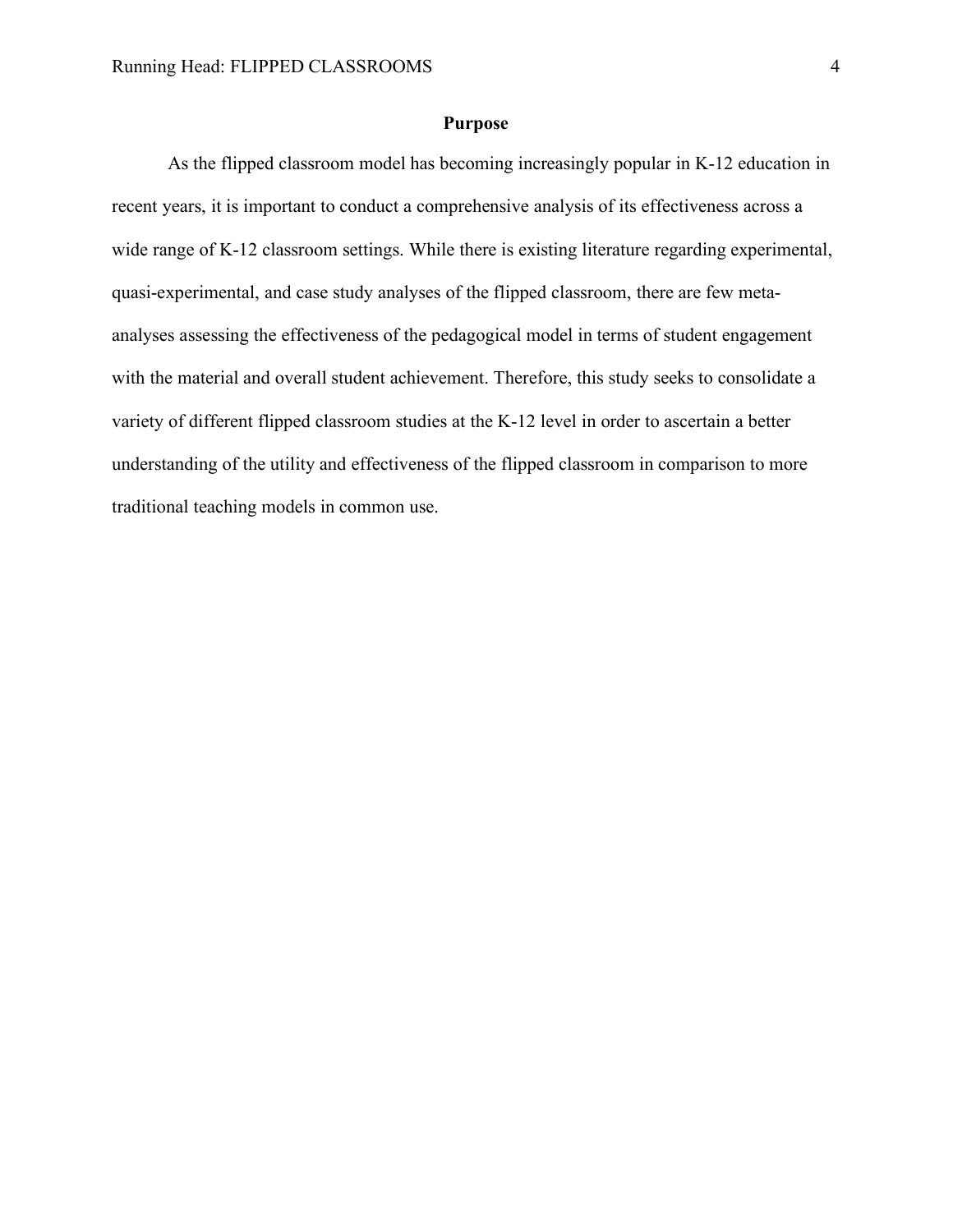### **Rationale for the Study**

A variety of studies have shown the flipped classroom model is an effective pedagogical model that improves student achievement and success in comparison to the traditional classroom model (Hwang, Lai, & Wang, 2015). Further, as the flipped classroom model has gained popularity in recent years, conducting more studies of its effectiveness across a variety of different classroom settings is important to better assess the benefits and drawbacks of the flipped classroom model.

In the technological age in which we live in today, many of the teaching paradigms common for decades are rapidly becoming obsolete. As Fulton (2012) points out in her analysis, the flipped classroom model is more suitable for an academic classroom with access to significantly superior communication and information technologies than a traditional classroom model which generally does not use new technologies to full potential. As the foundation of the flipped classroom rests upon these new technologies, better understanding the effectiveness of this pedagogical model can provide meaningful insight into a teaching model readily adaptable to the rapidly changing technological world existing today.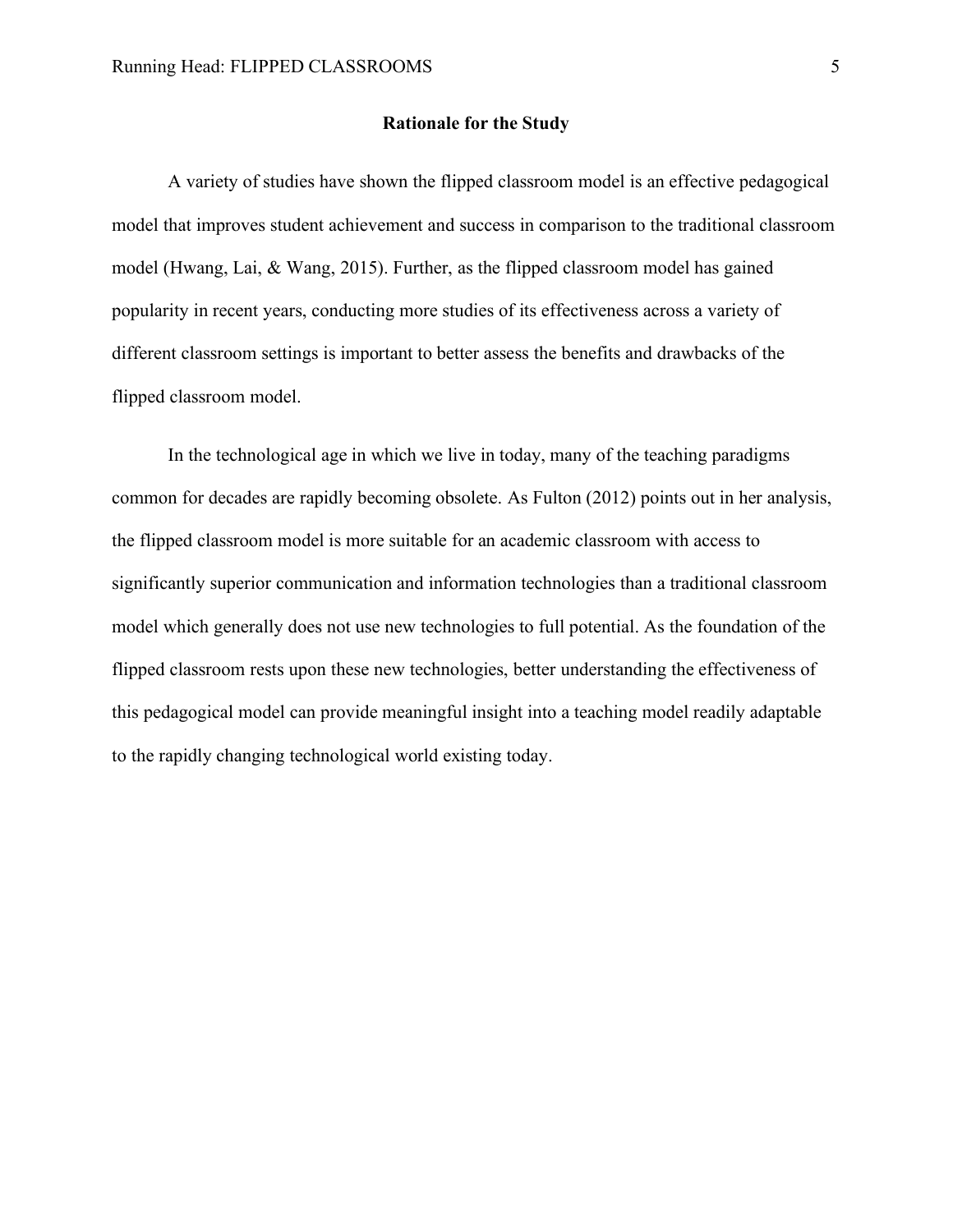## **Definitions**

Flipped Classroom – A pedagogical model that has become increasingly popular since its inception in the early 2000s. It follows a paradigm that reverses the traditional classroom model in that the initial introduction to the course materials is done at home, usually via online work, and then the in-class time is used for the practicing of the material through class exercises and direct engagement with the teacher.

Pedagogical Model – A pedagogical model is a method by which a certain teaching paradigm is implemented. The word, pedagogy, refers the theoretical concepts related to disseminating educational information via some mechanism, therefore, a pedagogical model is a format by which educators instruct their pupils. With this in mind, both the traditional and flipped classrooms are different pedagogical models.

Traditional Classroom – This is the pedagogical model of teaching most often used in classrooms around the world. It follows the basic paradigm of having an instructor introduce concepts to students in class and then having said instructor assign additional practice work for the students to take home and complete, so they become more familiar and comfortable with the concepts introduced during the in-class lectures.

STEM – This refers to the category of academic subjects focusing on the sciences. STEM is an acronym that stands for Science, Technology, Engineering, and Mathematics. These subjects are in contrast to other broad fields such as the humanities or arts.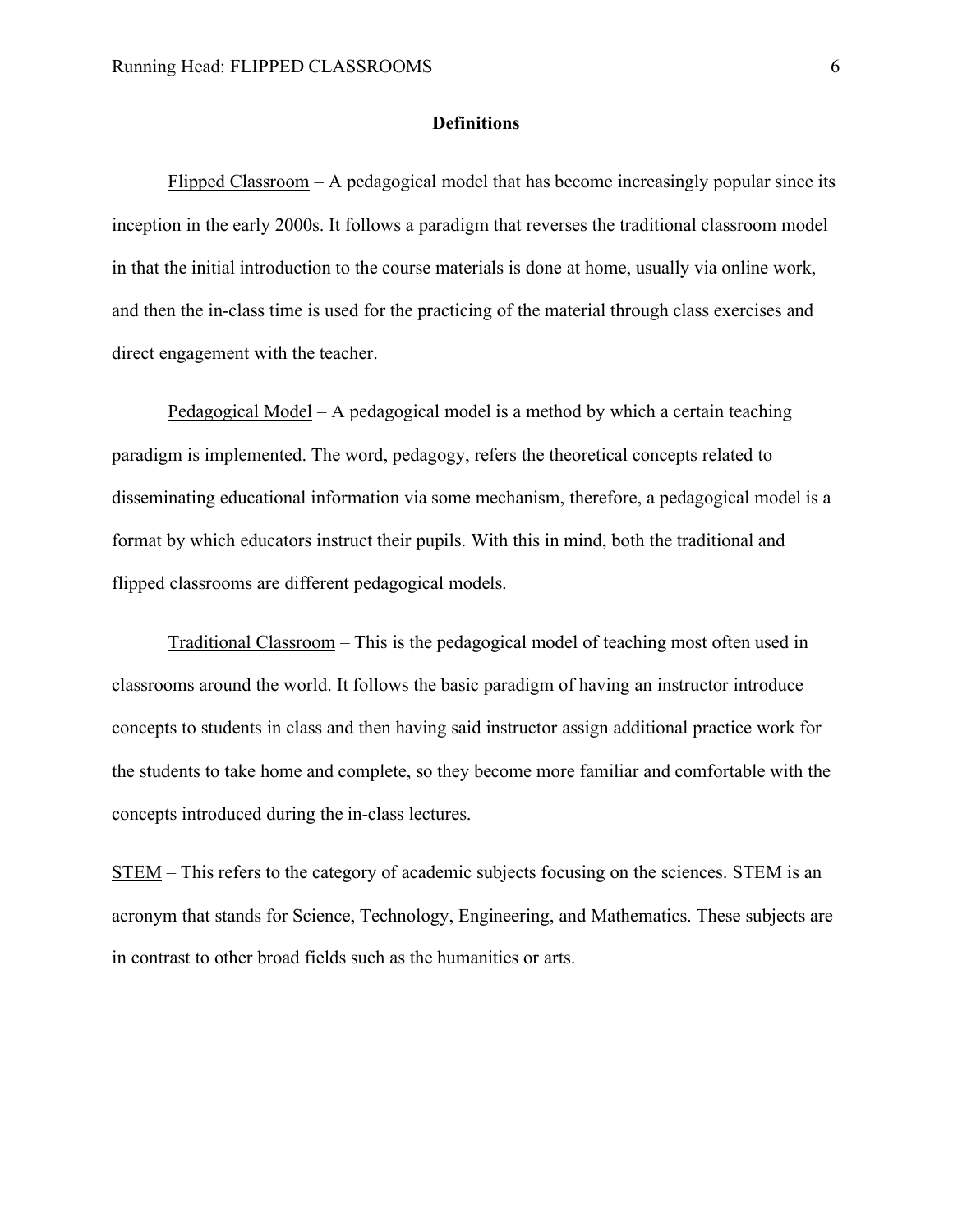You Tube – A video sharing website owned by Google containing millions of videos of every variety and contains an extensive library of educational videos. These videos are often used in both the flipped classroom and traditional classroom models as they are able to succinctly and adequately explain complicated concepts.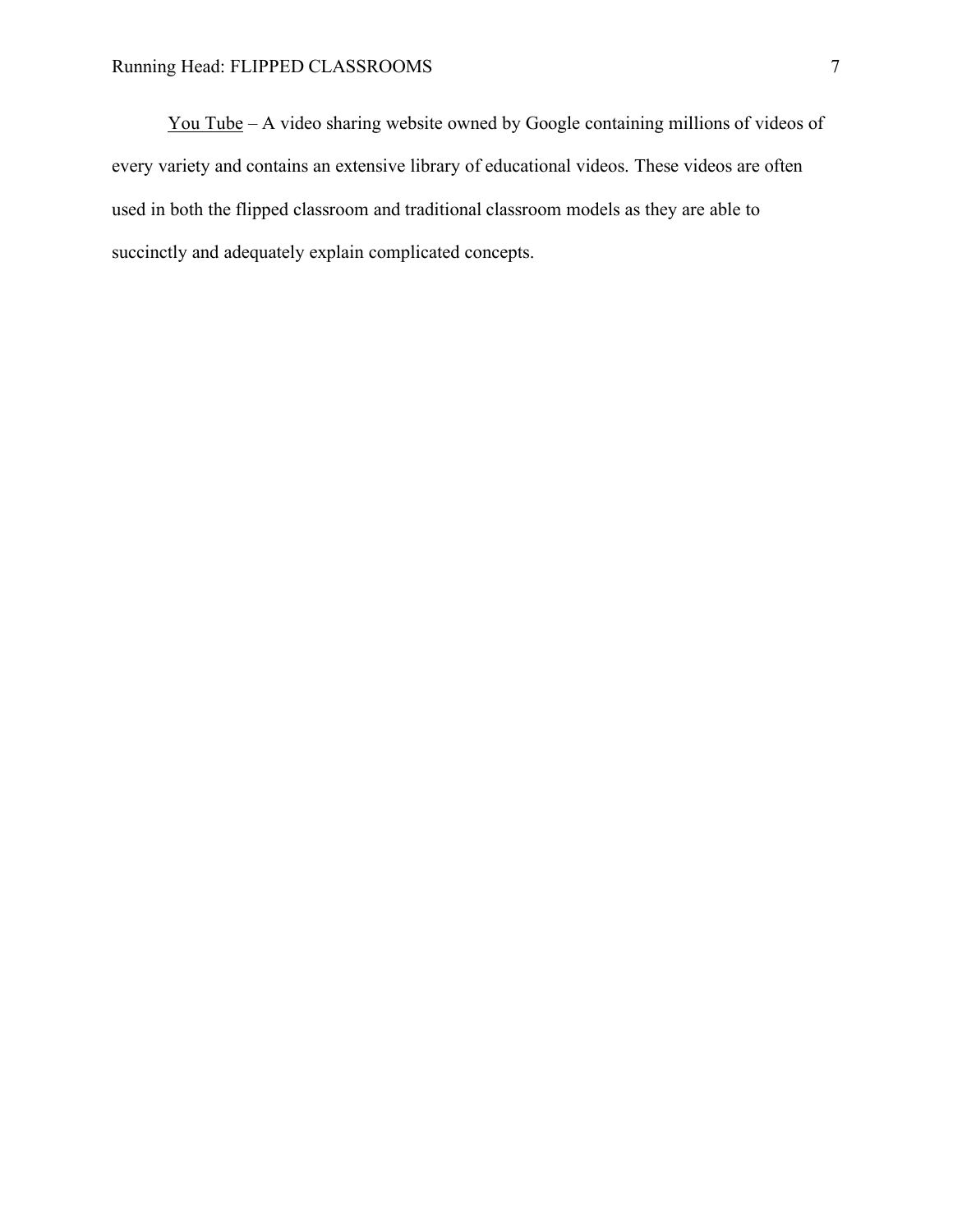## **Problem Statement**

The principal goal for this study is to conduct a meta-analysis of the existing research to consider benefits or shortcomings of the flipped classroom teaching model. What impact does this instructional model have on student academic success? This study will analyze relevant studies observing the effects of the flipped classroom model published after 1999 to determine the effectiveness of the teaching model.

To address this aim, this study seeks to answer the following question:

What is the average effect of the flipped classroom model on the student achievement when compared to the traditional classroom model?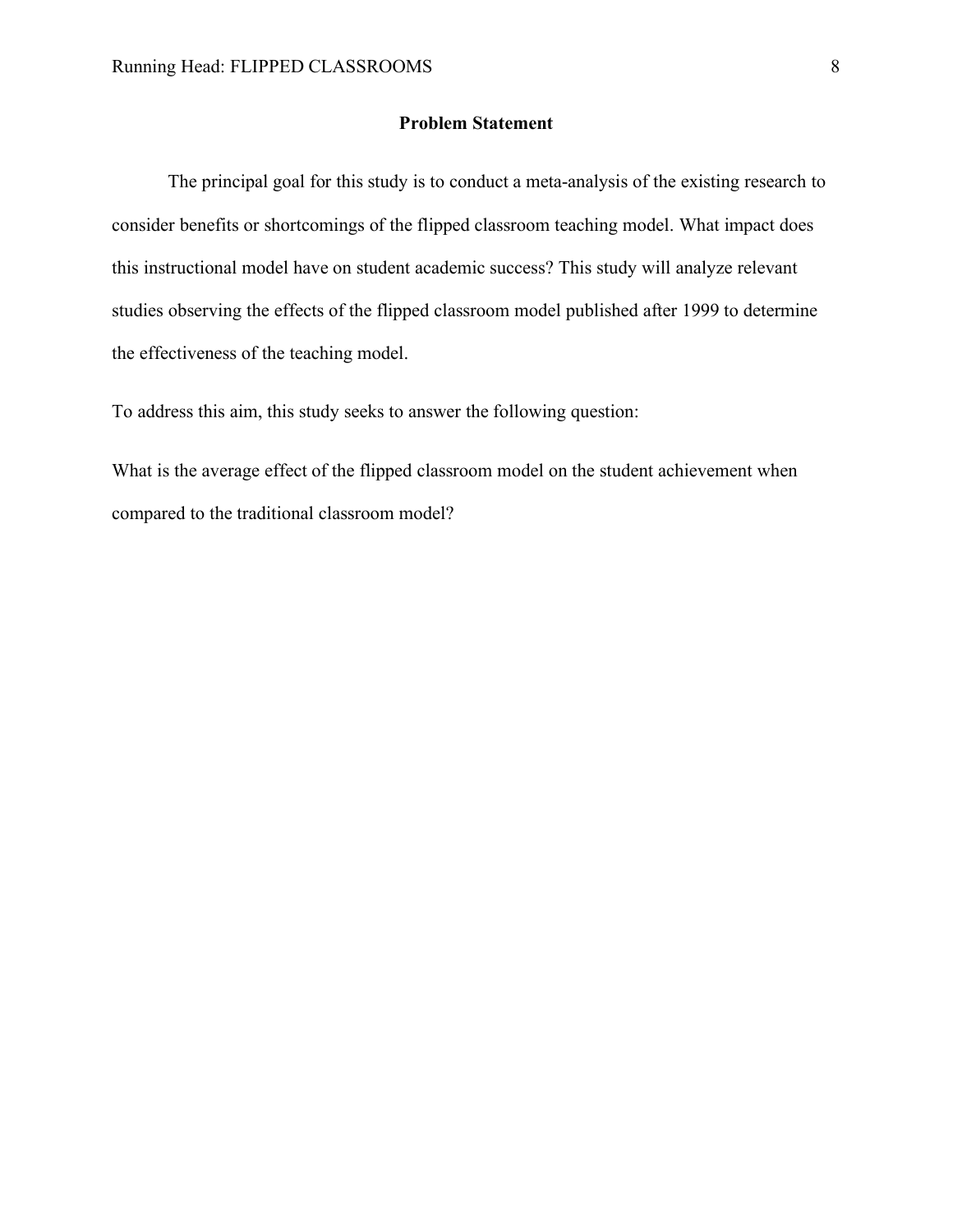#### **Literature Review**

The literature review has been broken into several sections. First, the historical background of "flipped classrooms" as a pedagogical method will be investigated. The background provides means to descriptively describe the concept and then consider the actual application of "flipped classrooms." A subsequent section provides an in-depth explanation of "flipped classrooms" as a concept by stating its key elements and parts distinguishing it from the traditional classroom approach. In addition, the review also explores the central significance of the flipped classroom approach as well as the attitudes of both students and educators toward the application of the method in teaching. Finally, the conclusion synthesizes the key points and further identifies research gaps which require investigation to add to the current available knowledge.

The research procured for the purpose of this study was gathered methodically using various databases and search engines. The primary search tools used were EBSCO Education Research Complete and JSTOR between the months of January and March 2019. By using advanced search functions, only studies published after the year 1999 were collected. The keyword inputs into these search tools were "flipped classroom model," "flipped classroom and student achievement," and "flipped classroom implementation." After a thorough search of relevant articles, theses, and studies pertaining to the subject of interest, data to conduct a metaanalysis were collected.

For the literature review, the study will focus specifically on the theoretical background of the model and its use of modern technologies to establish a base for how the model functions and what resources are essential to a proper execution of the model.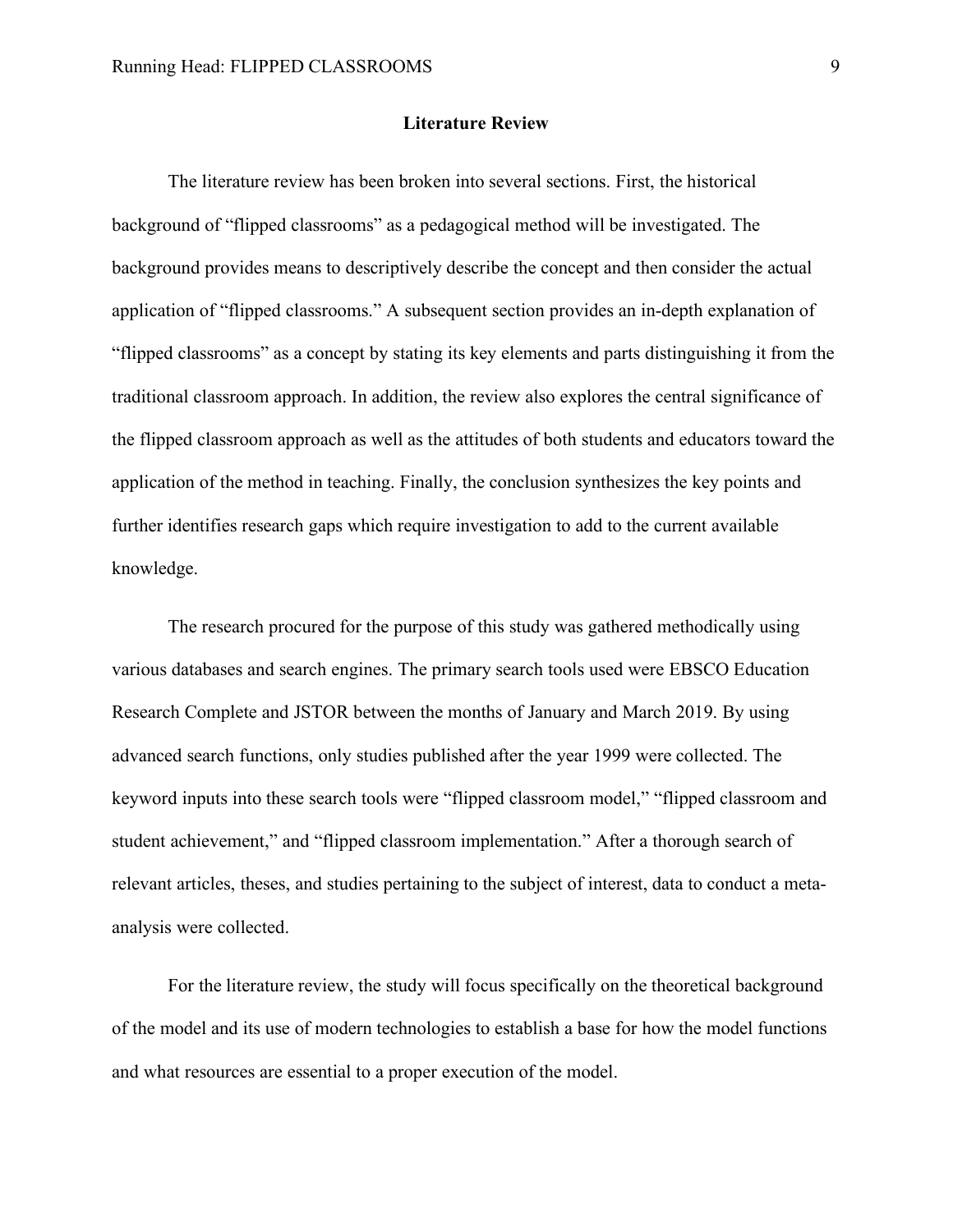## **Traditional v. Flipped Classrooms**

The traditional classroom model is one that follows a common dynamic in which a teacher lectures the students during the class, and the students practice said content from their inclass lessons outside of the classroom to achieve deeper understanding of the material and alleviate any misunderstandings. The flipped classroom model seeks to reverse the order of teaching common in traditional classroom settings for decades with the hope students would be more active in their education and think about their course content more critically (Hwang et. al, 2015). Since its inception in the 2000s, the flipped classroom model has been implemented in a multitude of different classroom settings around the world (Bergmann & Sams, 2012). While some studies have revealed at times some students and teachers have had initially negative perceptions of the pedagogical model, by the end of the trial sessions, most participants have positive experiences (McNally et. al, 2016; Cukurbasi & Kiyici, 2017). The flipped classroom model has become increasingly popular in the academic world due to its wide-ranging benefits (Chung & Khe, 2017).

In her analysis, Fulton (2012, pg. 1) listed the following advantages for using the flipped classroom model: (1) students move at their own pace; (2) doing "homework" in class gives teachers better insight into student difficulties and learning styles; (3) teachers can more easily customize and update the curriculum and provide it to students 24/7; (4) classroom time can be used more effectively and creatively; (5) teachers using the method report seeing increased levels of student achievement, interest, and engagement; (6) learning theory supports the new approaches; and, (7) the use of technology is flexible and appropriate for "21st century learning." These various benefits compared to the traditional teaching model suggest a promising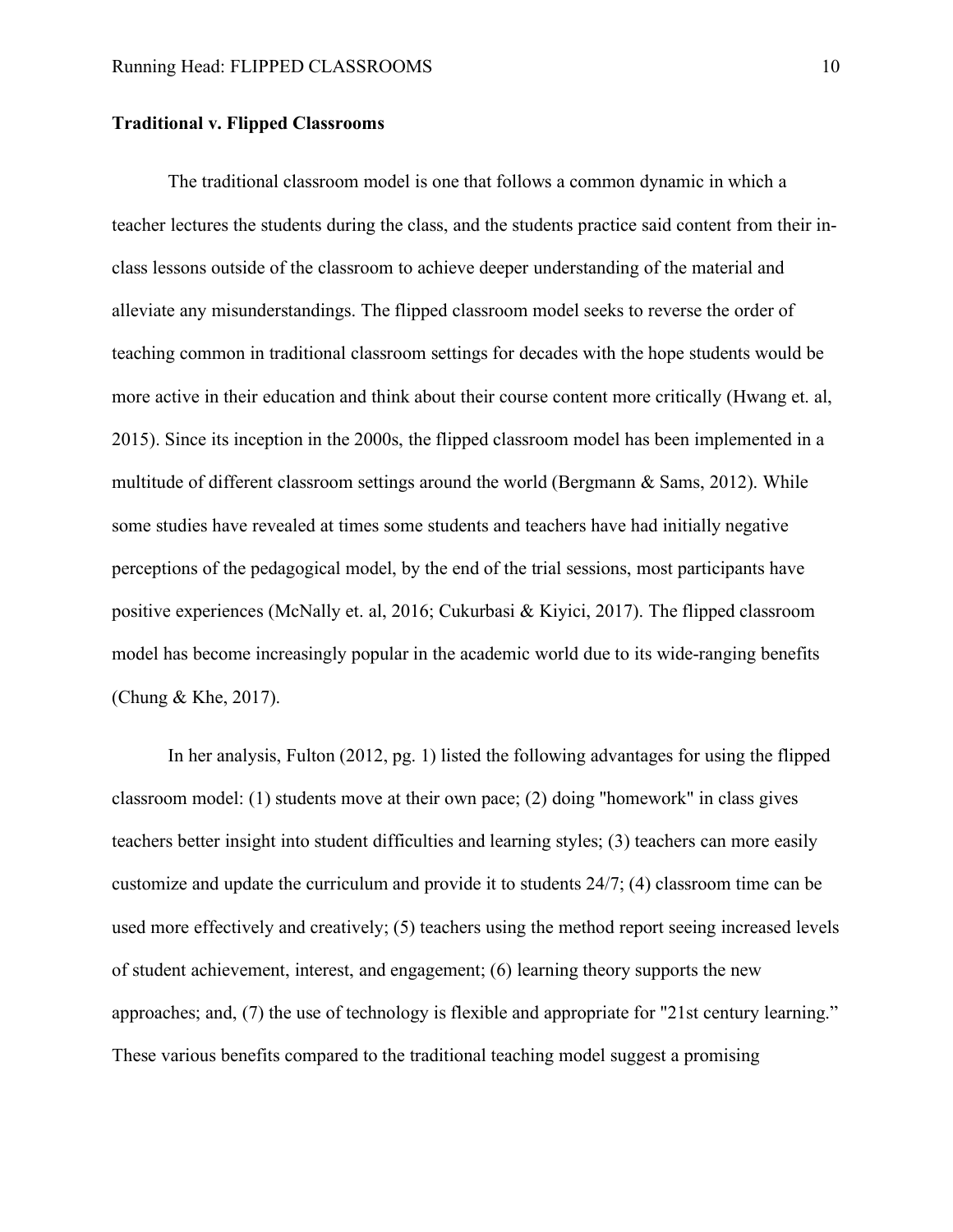alternative to traditional methods of teaching which students and teachers often report has become obsolete and inefficient in the modern world (Fulton, 2012).

## **Theoretical Background**

According to Turan & Goktas (2016), the concept of a flipped classroom emerged in 2000 when a teacher attempted to offer students learning materials for use outside of class and opportunities to collaborate more when working with their teacher and among themselves during class. In the same year, Lage, Platt and Treglia (2016) used the same process and developed a second iteration of the flipped classroom, which they named the "inverted classroom." In their model, they used videos and PowerPoint slides for an undergraduate class, and the feedback they received was positive toward academic achievement and overall likeability (McNally et al. 2017; Turan & Goktas, 2016). They were able to develop a more active classroom environment which improved student attention leading to increased interaction among their peers and teachers (McNally et al., 2017; Turan & Goktas, 2016).

This approach was used in public schools in 2007 when two high school teachers in Colorado, Johnathan Bergmann and Aaron Sams, used a software application which enabled them to narrate and record their PowerPoint presentations (Galindo, 2014; Hwang, Lai, & Wang, 2015). The tool allowed them to record their lectures which they then posted online as video tutorials for the students missing classes. After a while, they noticed the published video tutorials were not only used by those missing classes, but also by those who needed to review class lectures. This sparked the idea of creating a different type of classroom where the teaching and learning dynamic was reversed so students spent their class time with the teacher actively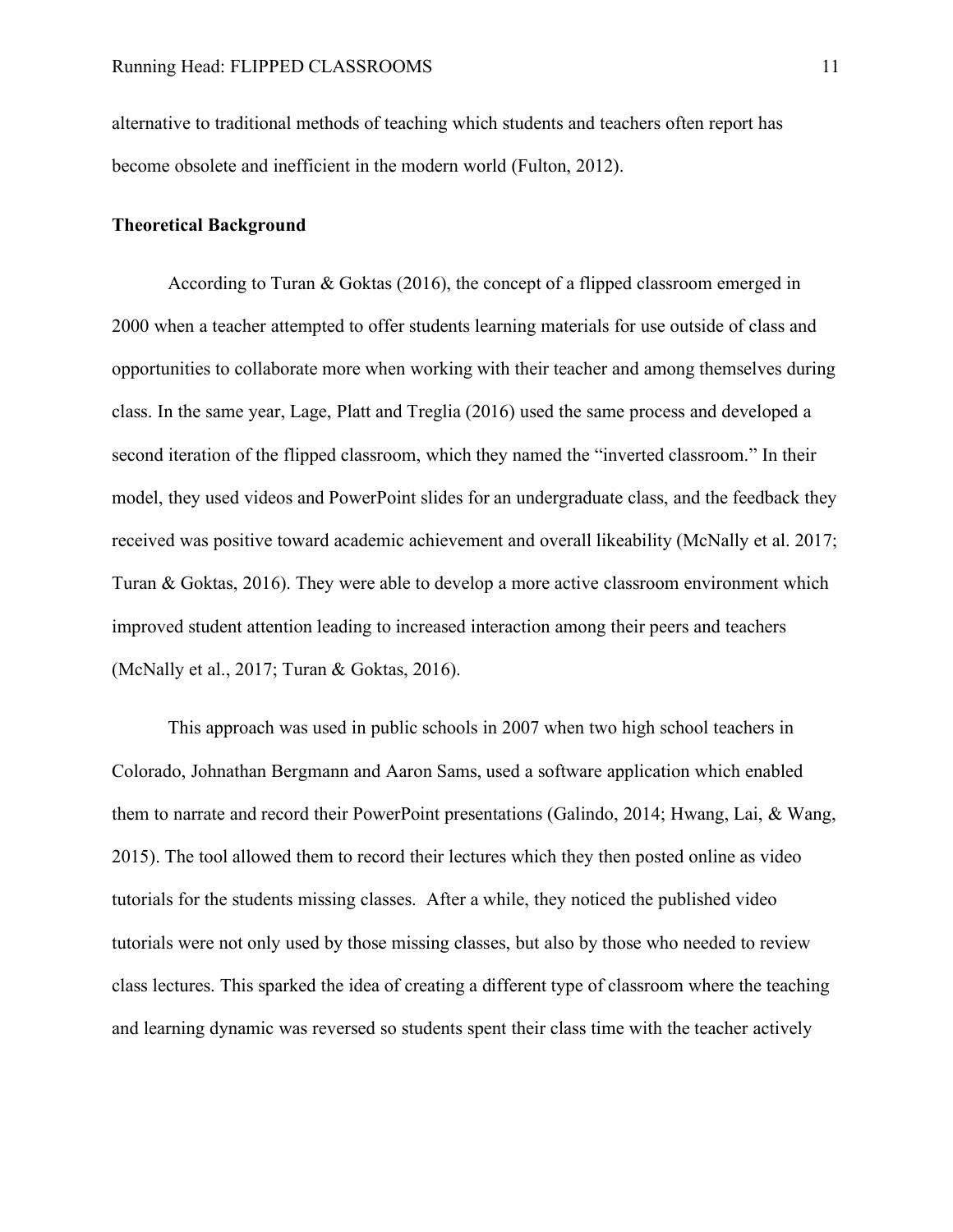engaging with the material through class activities and clearing up misunderstandings about the content.

Separately, Salman Khan, a financial analyst, began creating short video tutorials for his nephew in mathematics which were later posted on Google's YouTube video sharing website. Within a short time, the videos acquired a significant following by other students who needed tutoring in mathematics (Galindo, 2014; Hwang, Lai, & Wang, 2015). Having realized the potential for reaching a wide audience with supplementary educational material, Khan later established an online academy with the main aim being to develop numerous video tutorials for several disciplines in addition to mathematics (Galindo, 2014). The idea of delivering content to students online began to gain momentum in higher education. Educators realized providing content online and outside of class freed up significant class time and resulted in more productive and active learning activities. The new teaching practice was referred to as Flipped Classroom and has since become increasingly popular in both K-12 and collegiate education with a significant number of classrooms beginning to use the methods in regions such as North America and Asia in particular (Chung & Khe, 2017).

## **Technology**

One aspect making the flipped classroom model attractive for teachers is its suitability for the modern information technology era where current and emerging forms of technology and communication allow for a new dynamic to be introduced into the traditional educational paradigm. Technology plays a fundamental role in the flipped classroom model. This pedagogical model reverses the learning paradigm, so students spend the majority of their out-ofclass studies introducing themselves to the material and becoming familiar with concepts in order to better engage with in class learning (Hwang et. al, 2015). Bergmann and Sams first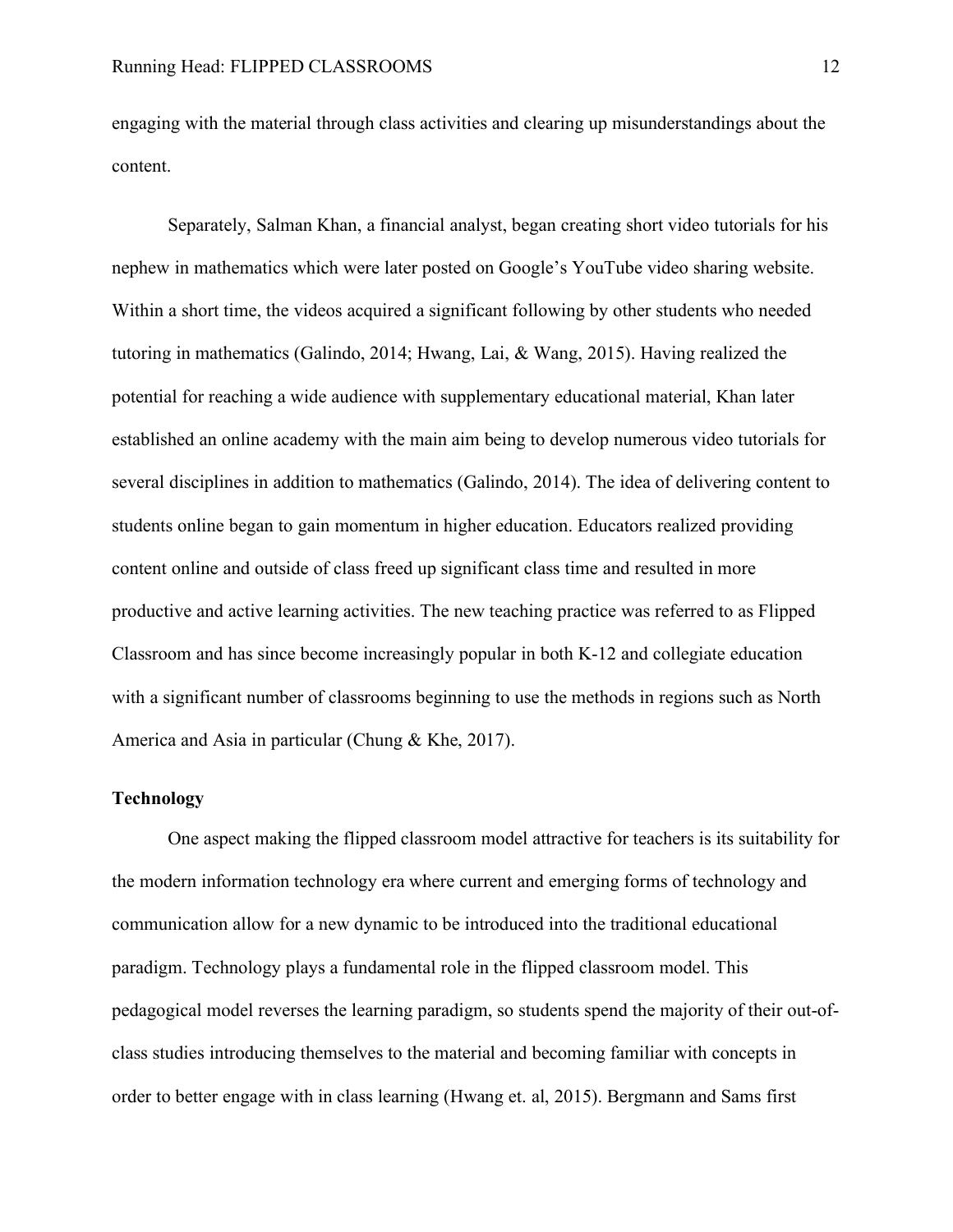proposed the concept of the flipped classroom by recording their class lectures and providing those videos online for absent students so they could review them conveniently (Hwang et. al, 2015). Soon they discovered students found these online videos more useful than as simple substitutes in the case of absences: many students who were in class found them as useful study and review guides (Hwang et. al, 2015).

As the flipped classroom model originated within the digital world, the use of digital technologies such as videos, internet exercises, communication technologies, and interactive textbooks are inseparable from the model. This, in turn, makes analyses of the flipped classroom model in contexts where technology is inconvenient or unavailable largely futile as they do not adhere to the original format of the model originally developed by Bermann and Sams and prevent the full execution of the model's teaching dynamics (Hwang et. al, 2015).

## **Model Explanation**

The flipped classroom is a model in which the teaching and learning format of the course is reversed. With the flipped classroom model, instruction for the students, usually taught in class via lectures, is substituted for interactive exercises within the classroom where the teacher either engages with each student individually or coordinates group activities allowing students to practice their skills together (Bergmann  $\&$  Sams, 2012). In this model, the typical time dedicated to introducing topics and providing an overview of any particular subject is now assigned to students' time usually allocated for homework (Bergmann & Sams, 2012). Experts have argued teaching a class in this format establishes a framework ensuring students receive a personalized education tailored to their individual needs (Bergmann & Sams, 2012). Further, students using this model were then forced engage with material in class more robustly through the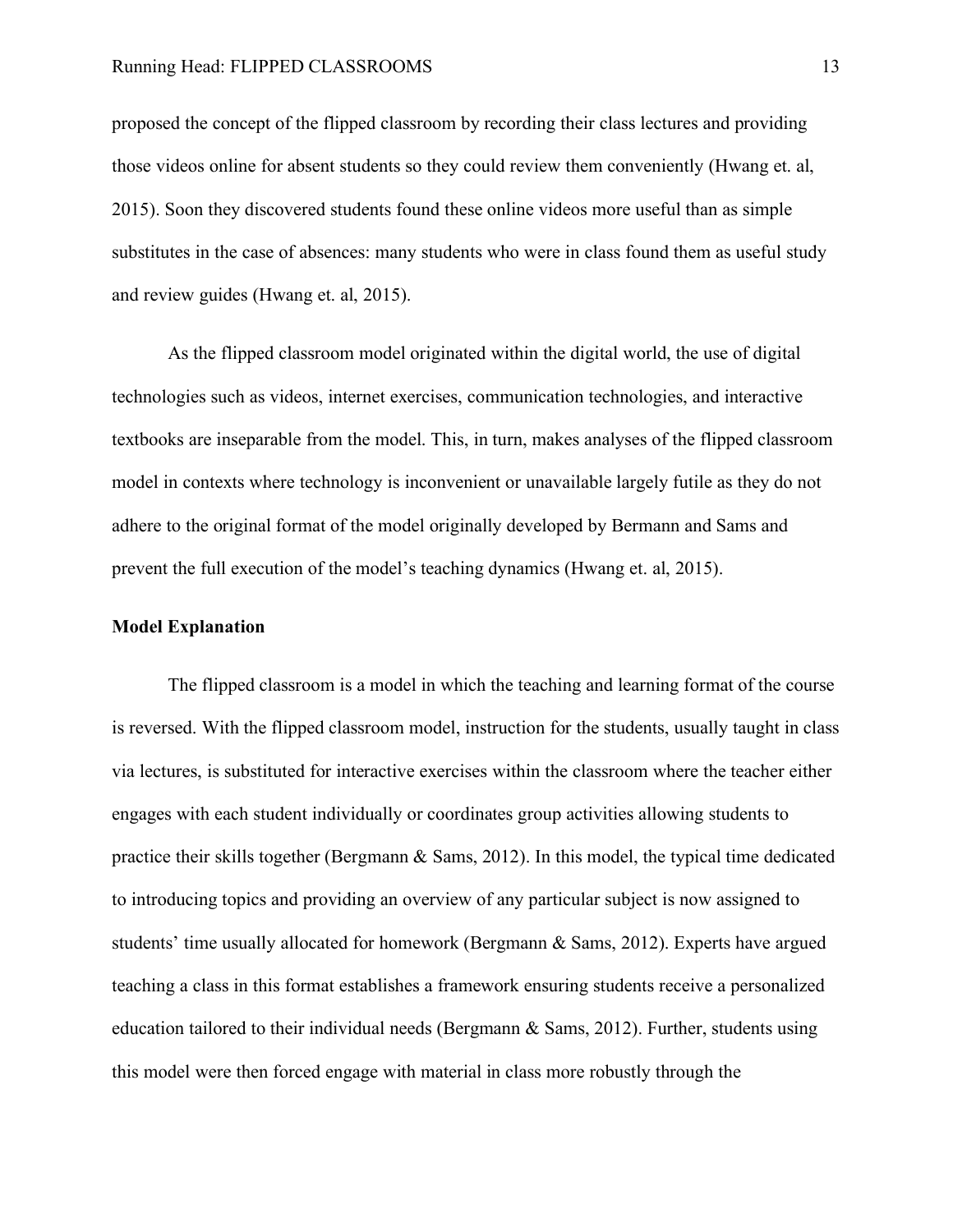implementation of this new pedagogical theory instead of sitting in classrooms unstimulated, without active participation (Bergmann  $\&$  Sams, 2012). While this pedagogy is still in its infancy due to its relatively recent introduction, some studies have indicated a positive relationship between the flipped classroom model and student engagement (Delialioglu, 2012; Yueh, Lin, Huang, & Sheen, 2012). However, there has been a notable amount of research conducted since its introduction documenting positive results in student achievement when the flipped classroom model is used properly (Hwang et. al, 2015). These positive results have been noted across a wide spectrum of different sample populations. Students of different cultures, academic capabilities, ages, and fields were all shown to benefit from the implementation of the flipped classroom model from the studies analyzed (Gökçe, 2017).

## **Methodology**

This study uses meta-analysis to create a systematic analysis of the various studies pertaining to the topic of flipped classroom setting within secondary school education. A metaanalysis is a useful methodological tool that compiles the outcomes of multiple studies to find solutions for the same problem and provides a general result which allow for a uniform analysis of various different studies regarding the subject (Glass, 1976; Lipsey & Wilson, 2001; Scherr, 2004).

## **Method of Inquiry**

Meta-analysis is useful in determining a general trend of effectiveness using the flipped classroom model as the studies currently available regarding the effectiveness of the pedagogical are eclectic across a large number of different academic settings and lack uniformity in regard to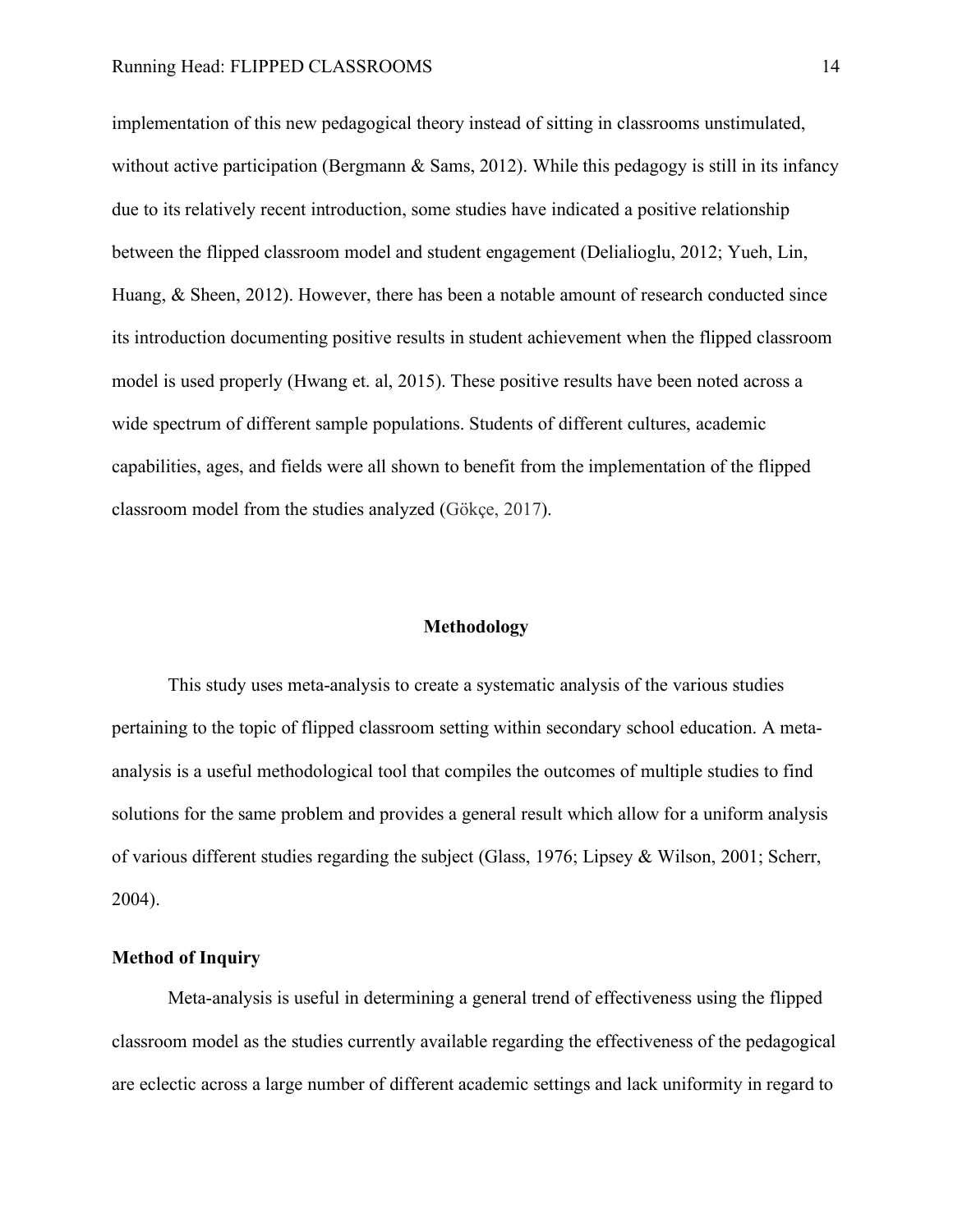the details of their implementations (Ahn et. al, 2010). A meta-analysis is essentially a consolidation of a variety of different studies to seek to establish a certain set of findings by investigating said studies and providing an additional level of analysis to assess the average results across the studies. Additional conclusions may be drawn to provide a singular and streamlined source for the multifarious sources examined in this study.

One of the advantages of the meta-analysis method is it allows for an array of different studies focusing on different aspects to be incorporated into a singular, coherent study which may determine a general finding amongst the available resources (Ahn et. al, 2012). A metaanalysis does not add any original research to the topic area. A meta-analysis analyzes a variety of different studies to introduce a new interpretation and consolidation of the existing research, and therefore, is subject to the inaccuracies of the studies examined without opportunity for corrective or contradictory evidence (Ahn et. al, 2012).

## **Procedures**

After an extensive review of the literature, a series of criteria were developed to assess whether a certain source was adequate for inclusion in this study. This study focuses on the effectiveness of flipped classroom models within the middle and high school students. Further, the model, in the format this study focuses on, was developed in 2000; therefore, any study published before this date refers to other experimental teaching models. Bergmann and Sams (2012) developed this model with the intention technology would be an integral part of out-ofclassroom teaching lessons which introduced students to the material they would be engaging with inside the classroom.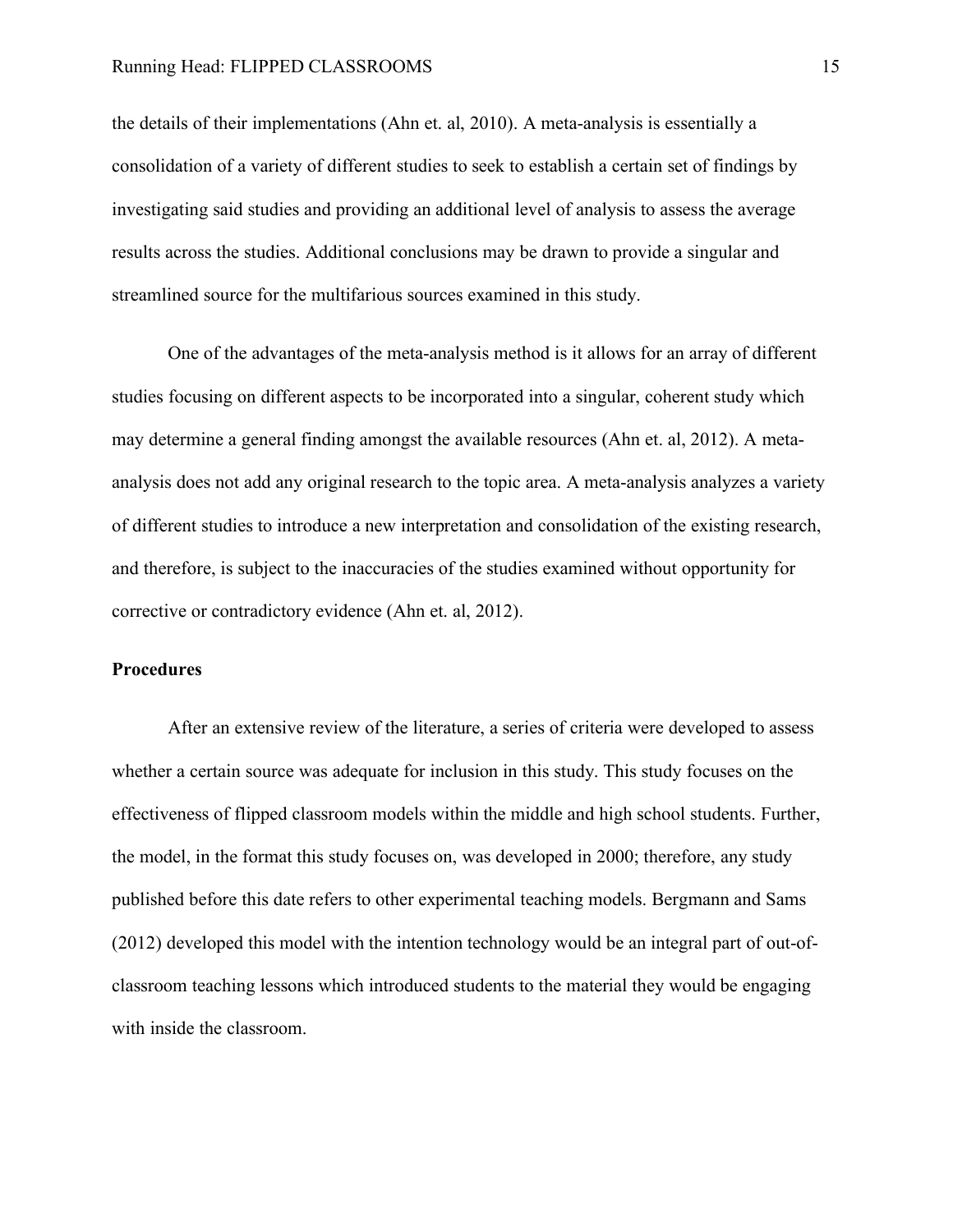Other factors pertinent to this meta-analysis include the use of student success as a dependent variable and having a sufficient data size. For the purposes of this study, all studies including at least one classroom were included. Studies focusing on only a select few students within a classroom were not chosen as they were not representative of the study purpose. Ultimately, the goal of the flipped classroom teaching model is to improve overall student achievement. This meta-analysis will focus on a variety of studies regarding the flipped classroom model to measure its success. Another factor that prevented a research study from being included was a small sample size. Case studies and studies focused on specific demographics within secondary education were also included as they provided additional insight on the utility of the flipped classroom model within specific contexts.

## **Table 1**

## Explanation of criteria for inclusion

| Стисти тот тистияющ    | едианации и стали                                        |
|------------------------|----------------------------------------------------------|
| Topic of Study         | Focusing on flipped classroom model                      |
| Date of Study          | Studies published after 2000                             |
| Sampling               | Focuses on Middle and High School Students               |
| <b>Student Success</b> | <b>Ultimate Student Success as Dependent</b><br>Variable |
| <b>Sufficient Data</b> | Sample size, standard deviation, and mean                |
|                        | values for both experimental and control<br>groups       |

# **Criteria for Inclusion Explanation of Criteria**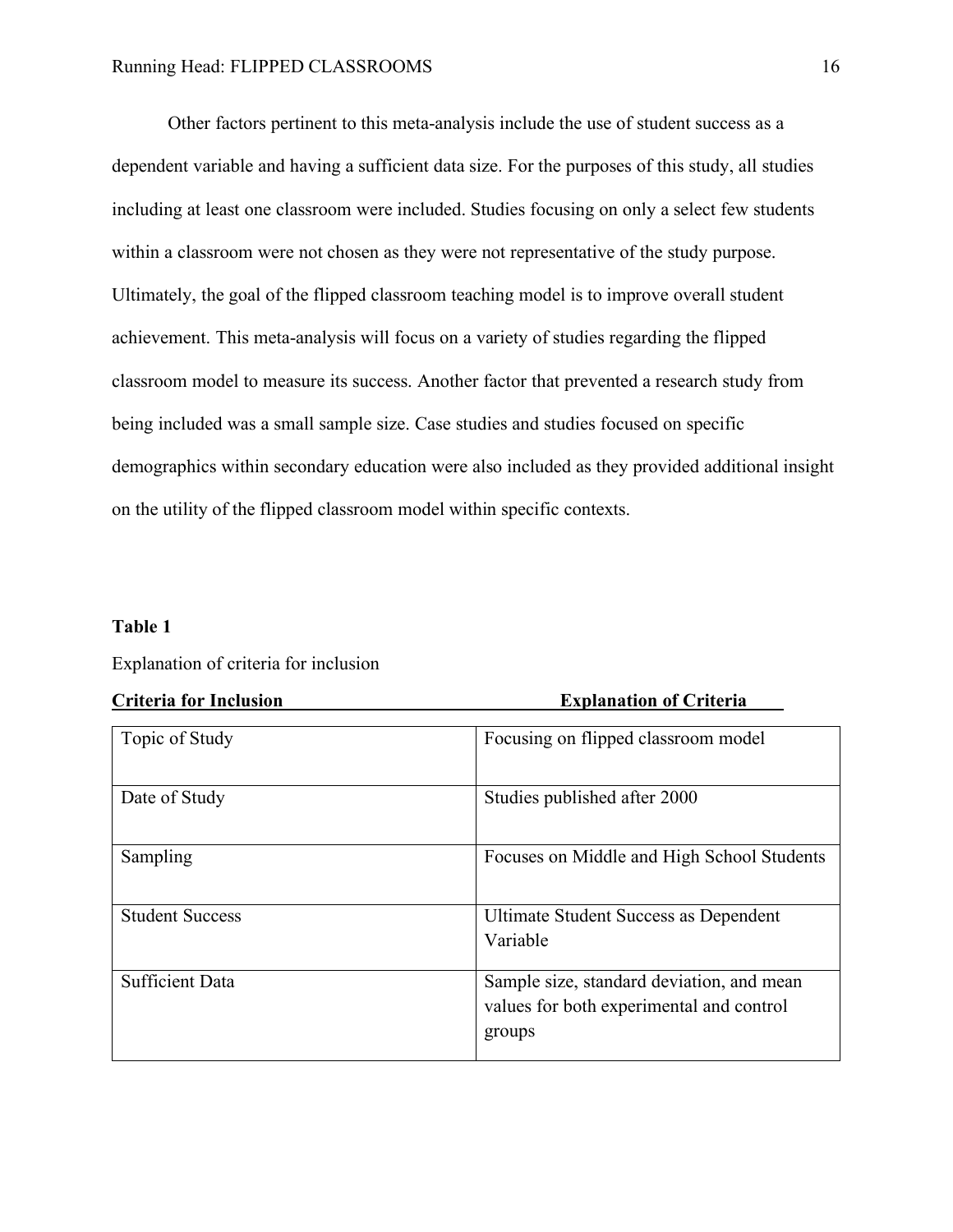#### **Study Limitations**

As this study is a meta-analysis, it serves as a source to consolidate existing research on the flipped classroom model in order to identify some correlations between the flipped classroom model and student success in comparison to a traditional classroom model. As this study focuses on specific, focused populations chosen across a wide area of different demographics, it only serves as a guide to better understand general trends in relation to the flipped classroom model across the globe. This study did not conduct any original experimentation and does not include any research conducted on a large population of greater than a select few classrooms. Therefore, this study cannot speak in regard to the effectiveness of the flipped classroom model in the context of an entire school or district, but rather makes certain conclusions based on select sample populations across a variety of different demographics. Further, this study cannot and does not account for any biases or purposeful skewing of the data which may exist in the studies conducted across the globe.

### **Analysis of Results**

While this theory is still in a state of development due to its relatively recent introduction, most studies have indicated a positive relationship between the flipped classroom model and student engagement (Delialioglu, 2012; Yueh, Lin, Huang, & Sheen, 2012). However, there has been a notable amount of research conducted since its introduction, despite its short period of existence, documenting positive results in student achievement when the flipped classroom model is used properly (Hwang et. al, 2015). These positive results have been noted across a wide spectrum of different sample populations. Students of different cultures, academic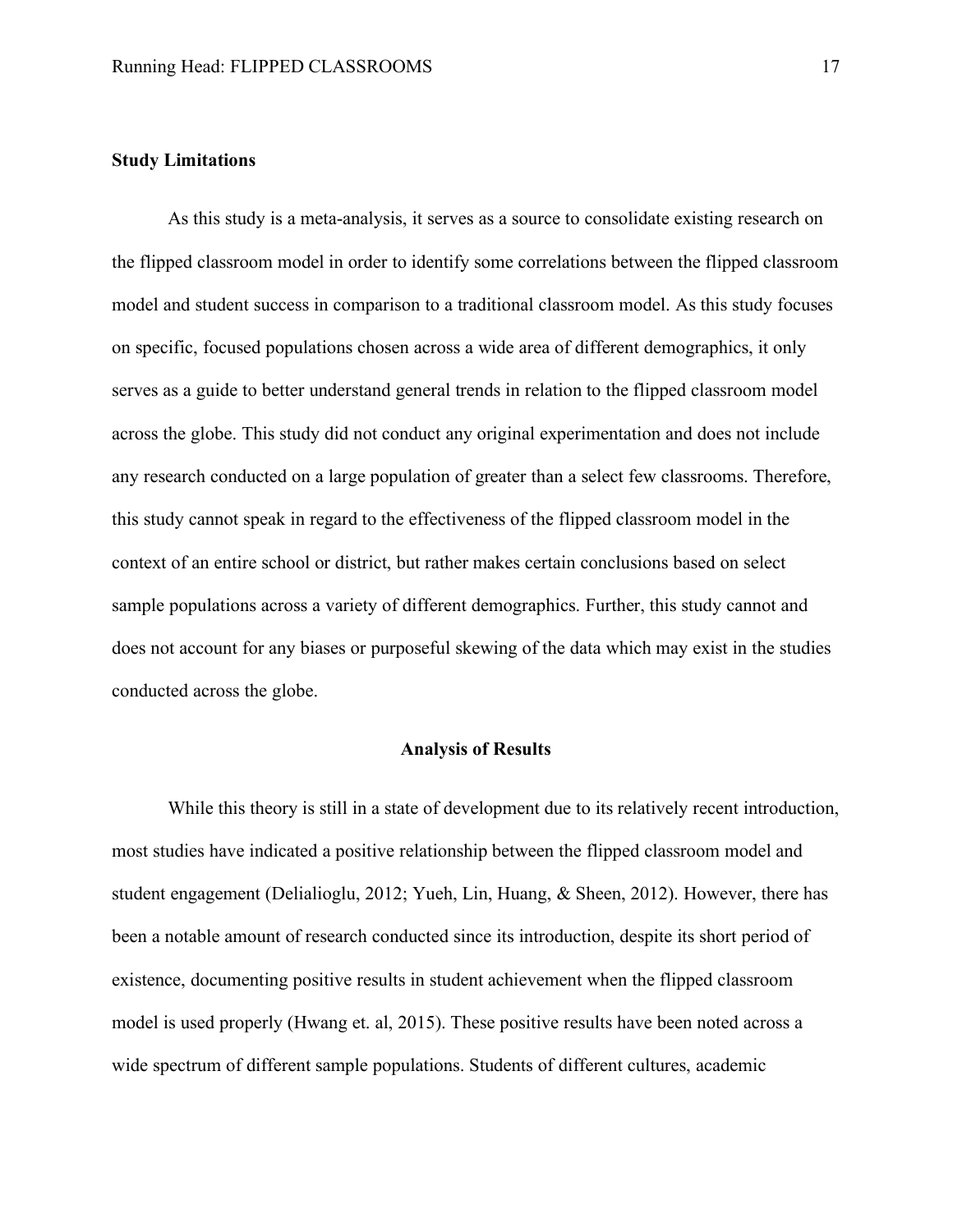capabilities, ages, and fields were all shown to benefit from the implementation of the flipped classroom model (Hwang et. al, 2015).

This meta-analysis will examine specific aspects of the flipped classroom model by exploring factors such as the importance of technology in a successful execution of a flipped classroom, student and teacher reception of the model, the difficulties of its implementation, its effectiveness increasing student engagement and participation in class, and overall student achievement with the model after a transition from a traditional classroom model.

## **Attitudes of Students and Educators Towards Flipped Classrooms**

As noted by Rabgay (2018), students regarded the model as favorable in most circumstances. Students report they prefer watching video lecturers out of class and appreciated an active approach to learning. Cukurbasi  $& Kivici (2017)$  also found positive views of the pedagogical model, noting students said, "motivation and interest in the lesson increased thanks to the implementation." In Cukurbasi & Kivici's (2017) study the students stated the additional groupwork, idea exchanges, and in general, increased socialization during class sparked interest which caused them to engage better with the topics covered in throughout the course.

One complaint by students regarding the flipped classroom pedagogical model was they felt the material moved too quickly in the out-of-class sessions which resulted in them being unprepared for the active learning sessions during class; this was mainly reported by students who were already underperforming in the traditional class model prior to their participation in the studies (Chung & Khe, 2017). High performing students did not share this complaint about the flipped classroom teaching model. In general, high performing students reported positive opinions about the model without serious reservation (Chung & Khe, 2017). Regardless of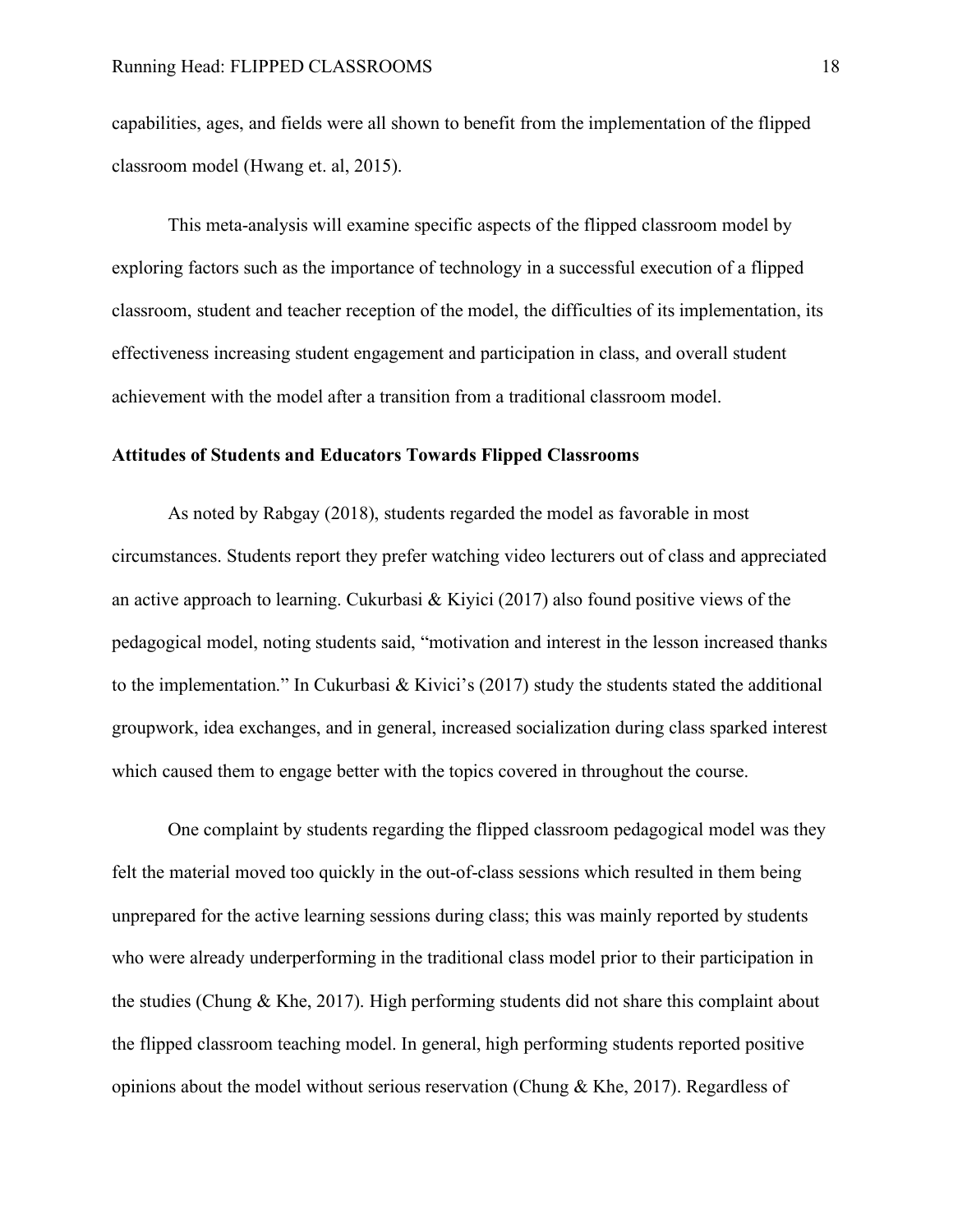personal opinions about the model, both underperforming and high performing students were found to have achieved higher levels of academic engagement and achievement by the conclusion of the study (Chung & Khe, 2017).

Teachers had mixed opinions about the implementation of the "flipped class" teaching model. Generally, teachers needed to update and reassess their teaching practices significantly, which many found overly burdensome (Hwang et al., 2015). For one, teachers need to become more familiar with the content they are teaching to be able to analyze and develop appropriate classroom exercises pertinent and applicable to the flipped classroom model (Hwang et al., 2015). Further, for a teacher to successfully implement a flipped teaching mode, they must have strong teaching beliefs and the ability to adopt necessary changes and apply such changes appropriately within their classrooms (Hwang et al., 2015). Teachers need to be able to adapt to is the use of technology. In their attempt to compare the beliefs and attitudes of teachers using traditional and flipped models, Unruh, Peters & Willis (2016) noted teachers having a positive experience in the flipped classroom had higher technology and teaching efficacy.

While some teachers may prefer a teaching style largely devoid of digital technologies, the heavy use of technology for out-of-classroom teaching is critical; a teacher apprehensive of utilizing computers, education software, and/or communication technologies limited their students' ability to seamlessly transition from a traditional classroom to a flipped classroom setting (Hwang et. al, 2015). For example, "mobile devices and wireless communication facilitate the continuous flow of learning in different contexts, physical and social spaces," which allows for students to transfer information such as notes and assignment instructions smoothly between multiple learning environments (Hwang et. al, 2015).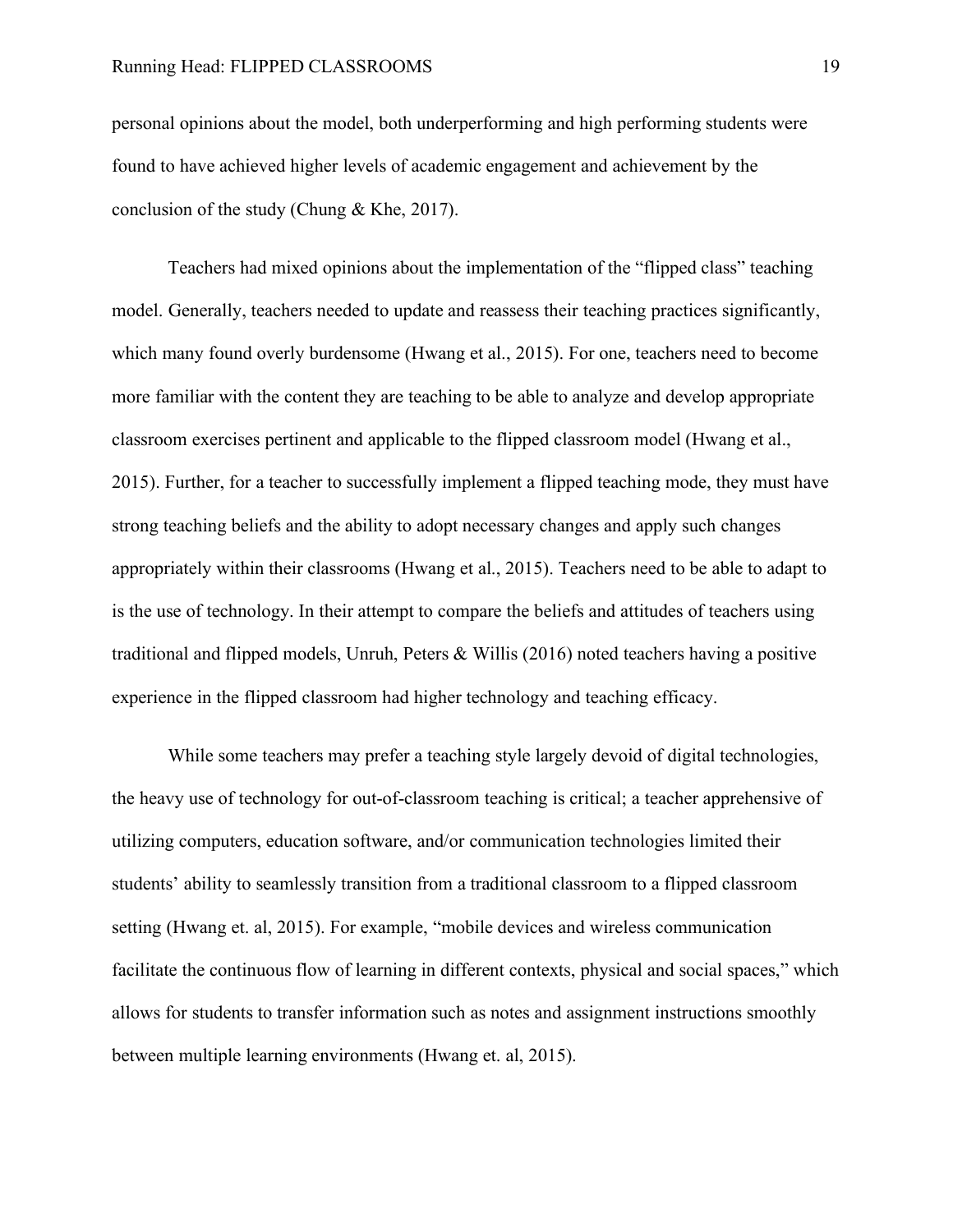## **Difficulties of Implementation**

Some of the main difficulties implementing the flipped classroom include the inability of teachers to properly adapt to the model in terms of readjusting their teaching modes and adequately using instructional and communication technologies (Cukurbasi & Kiyici, 2017). Further, some teachers have contended creating a satisfactory curriculum for their students with the resources available is difficult and inefficient (Herreid  $&$  Schiller, 2013). As the flipped classroom model requires teachers to create educational content to introduce their students to course material at home, most have chosen online videos. Unfortunately, finding suitable videos has proven to be an issue for some teachers (Herreid & Schiller, 2013).

Students have similarly expressed apprehension toward the new method of teaching as it is a significantly different mode of learning than what they have been previously exposed to (Herreid & Schiller, 2013). Consequently, they often come to class unprepared and are therefore unable to properly engage with class exercises during the active learning phase (Herreid  $\&$ Schiller, 2013). Students already underperforming within the traditional classroom setting prior to being introduced to the flipped classroom model reported higher levels of unpreparedness (Chung & Khe, 2017).

Despite occasional setbacks, students revealed once they became accustomed to the teaching method, they were able to quickly engage with the material in a more flexible and comprehensive manner than in the traditional classroom setting (Leo & Puzio, 2016). For teachers, results suggest there is more resistance towards adopting a flipped classroom model, with the two primary factors being reluctance to change routines and an aversion to frequent use of technology (Hwang et. al, 2015).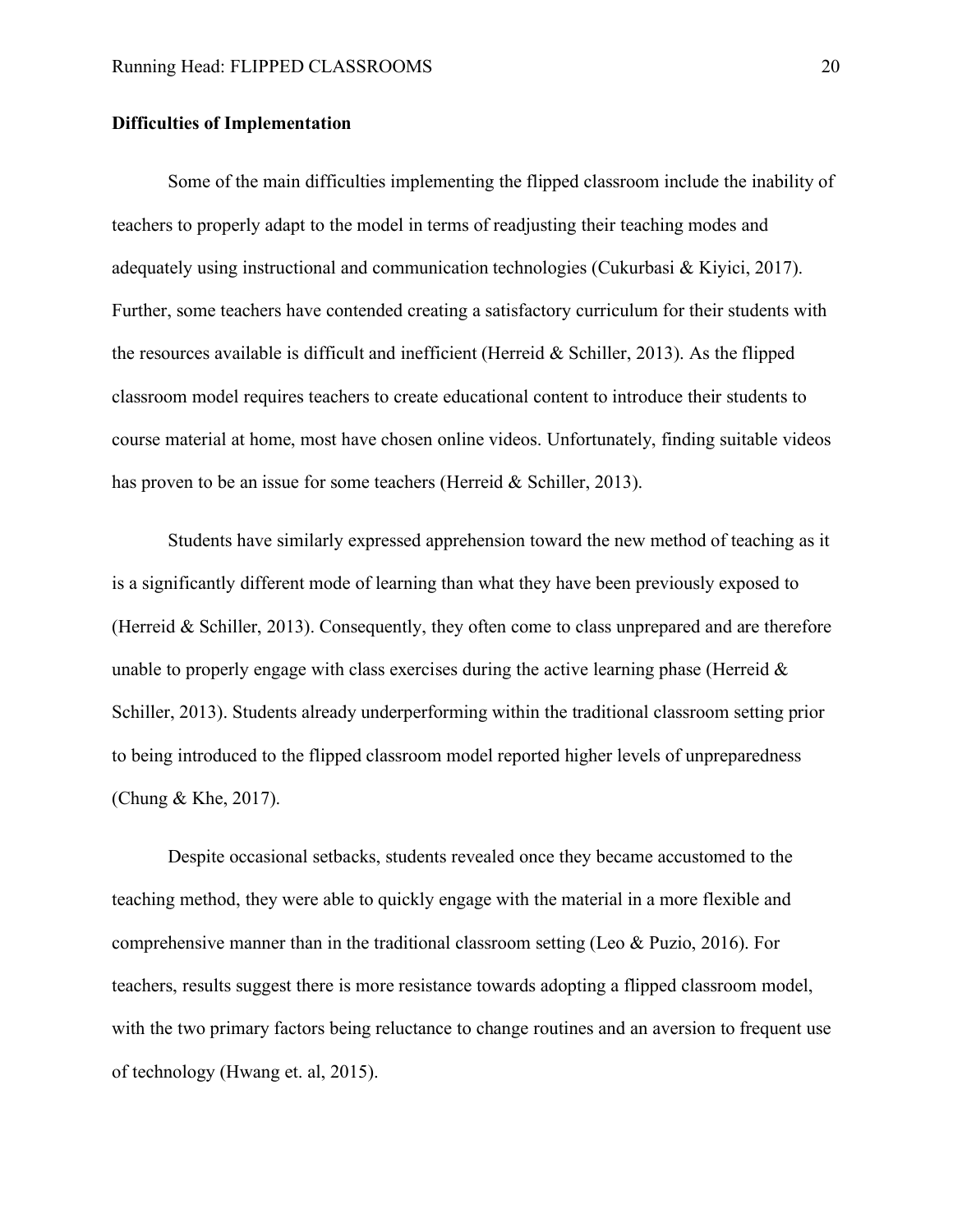### **Student Participation and Engagement to Subject Matter**

While adaptation of the flipped classroom may be in diverse ways, the inversion of time and place of homework and instruction remains core to its application leading to increased time for collaboration and engagement with learners (McNally et al., 2017; Turan & Goktas, 2016). According to McNally et al. (2017), flipped classrooms are observable when modes of instruction and learning initially practiced inside classrooms occur outside the classroom and vice-versa. The essential elements constituting a flipped classroom include student opportunity to get exposure to content before the start of a class, a class preparation incentive, a means of assessing the student's understanding, and in-class activities promoting active learning (Fulton, 2012).

While examining the educational efficiency and involvement of students in a flipped biology classroom, Županec et al. (2018) observed the flipped classroom has two main parts: pre-class and in-class activities. Pre-class activities require the learners to view web lectures, links to scientific papers, additional electronic books, read-the-target textbooks and answer formative test questions.

The approach creates a student-centered learning environment where teachers maximize classroom time to guide learners in problem solving and establish abundant social interaction (Hwang et. al, 2015). Engaging with fellow classmates regarding the course materials in class discussions and activities has been shown to greatly improve a student's retention and understanding of the materials (Rabgay, 2018; Županec et al. 2018). The in-class time has also been shown to be more effective for addressing misunderstandings of the material as opposed to having students repeatedly make the same mistakes on out-of-class homework (Ragby, 2018).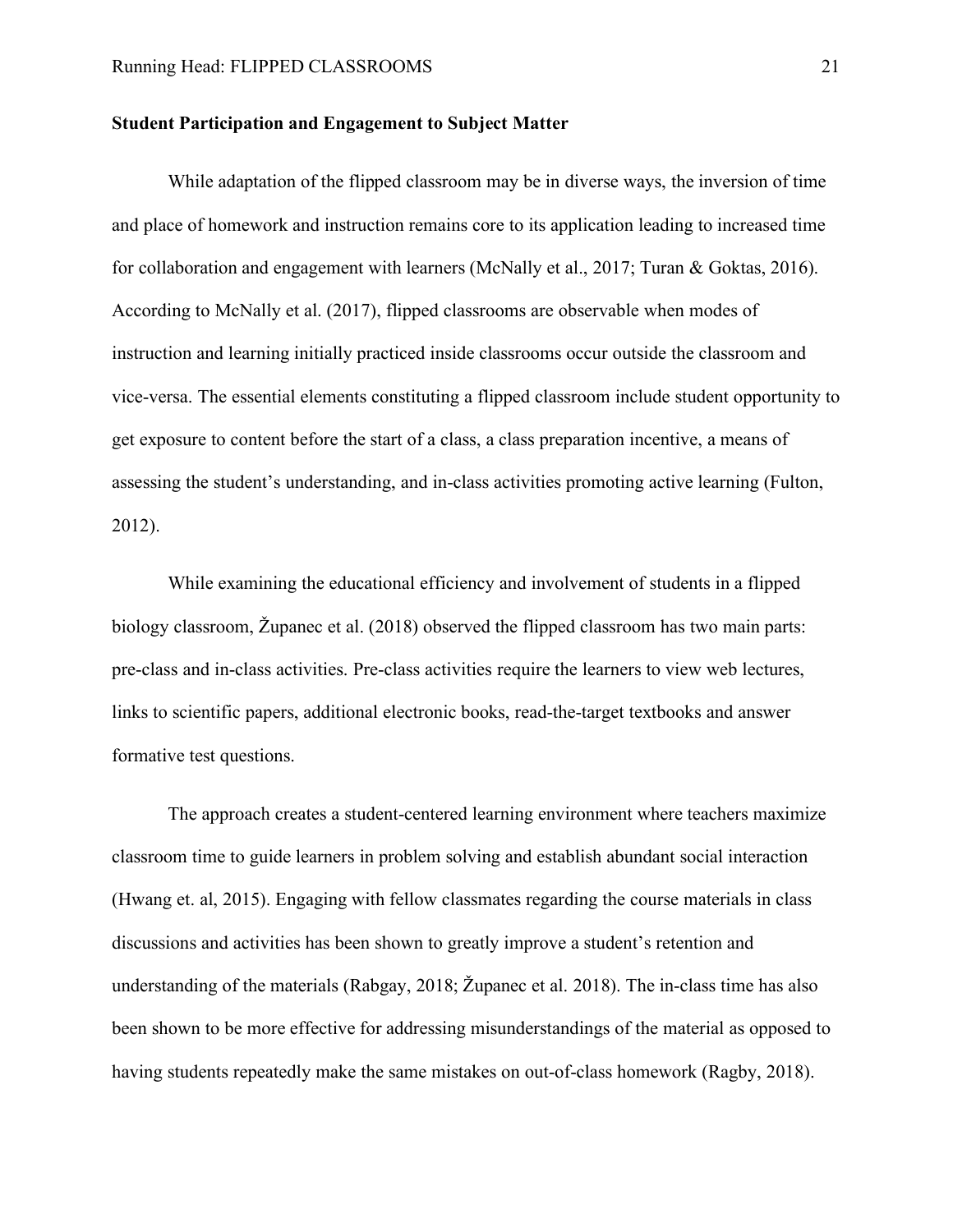Heyborne & Perrett (2016) and Sun & Wu (2016) add the flipped classroom allows what was once considered as "homework" to be done in the classroom and the lecture material, which was taught in class, to be done away from class using appropriate technology.

## **Significance of Flipped Classrooms**

Whereas only limited studies have compared flipped and conventional approaches using either experimental or quasi-experimental approaches, those that have suggest that there are performance gains when using flipped pedagogy; however, some suggested there were only slight gains (Heyborne & Perrett, 2016; McNally et al., 2017). Sun & Wu (2016) explored the effect of flipped classroom and traditional classroom models. Their primary focus was on learning achievement and teacher-student interaction. The findings showed although there were insignificant differences between groups concerning teacher-student interaction, the flipped classroom had higher scoring in learning achievement across multiple tests.

However, flipped classroom discussions enabled the learners to simplify questions in a more collaborative environment than in the conventional class. The same sentiments are echoed by Heyborne & Perrett (2016), noting the system provides the instructor with increased time to engage with students as well as allowing the learners to learn the content by themselves. This allows for more engagement of the content individually and with the teacher, thus leading to higher learning and academic achievement.

For example, when employed to teach biology in secondary schools, the flipped classroom has the potential for improving the academic achievement of the students. After examining the impact cooperative learning methods have on the learning achievement and attitude of students towards biology, Rabgay (2018) noted improvement on the level of interest,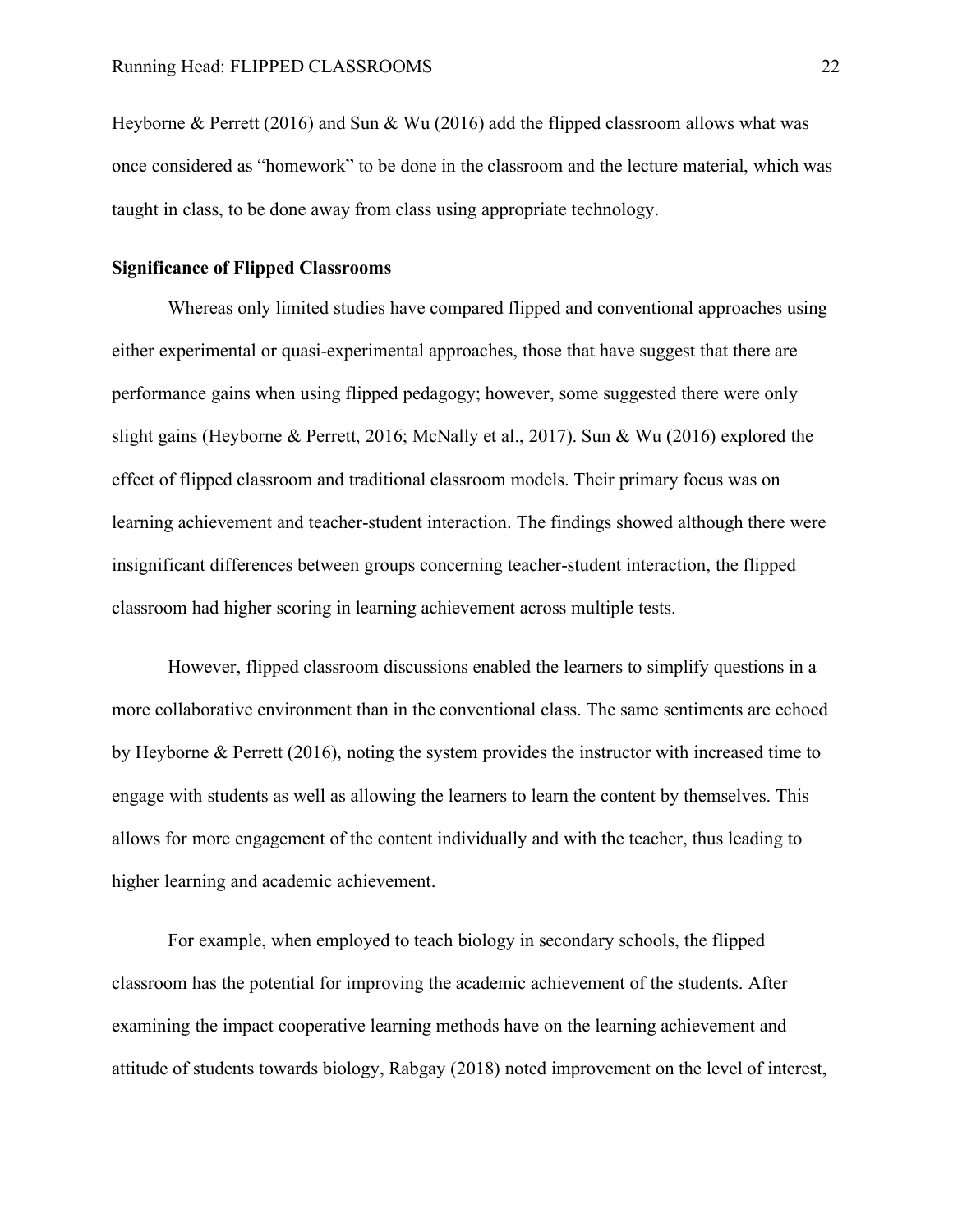understanding, satisfaction, and individual assessment of the subject as challenging. Another study conducted on the effectiveness of the flipped classroom model in a biology classroom by Leo & Puzio (2016) illustrated flipped instruction had a positive effect on student achievement on comparative testing as opposed to the traditional classroom model.

While the degree of success varied across the studies examined for this meta-analysis, virtually all studies found at least a modest degree of improvement in student success and achievement in mastering the curriculums used for the flipped classroom model studies. Among a wide variety of different contexts, from students with different academic abilities, to students of different ages, to classrooms covering different concepts, to studies conducted on classrooms across a variety of different countries, the general consensus among these studies seems to indicate flipped classroom models do provide significant and tangible benefits in regard to student achievement in comparison to the traditional classroom model.

## **Areas for Further Study**

The flipped classroom is an essential teaching practice as it provides a student-centric learning environment. By replacing the traditional lecture and homework with pre-class activities, the flipped classroom devotes class time to more interactive activities and discussions essential for promoting academic achievement of the students. While it is vital in supporting personalized learning, critical thinking ability, collaborative and accommodating various student learning styles, flipped classroom pedagogy is still in its developmental stage requiring more research to identify the full potential and limitations for achieving academic success.

The following are some of the research gaps. First, it is essential to examine how the flipped classroom influences students' higher order thinking. Secondly, while the method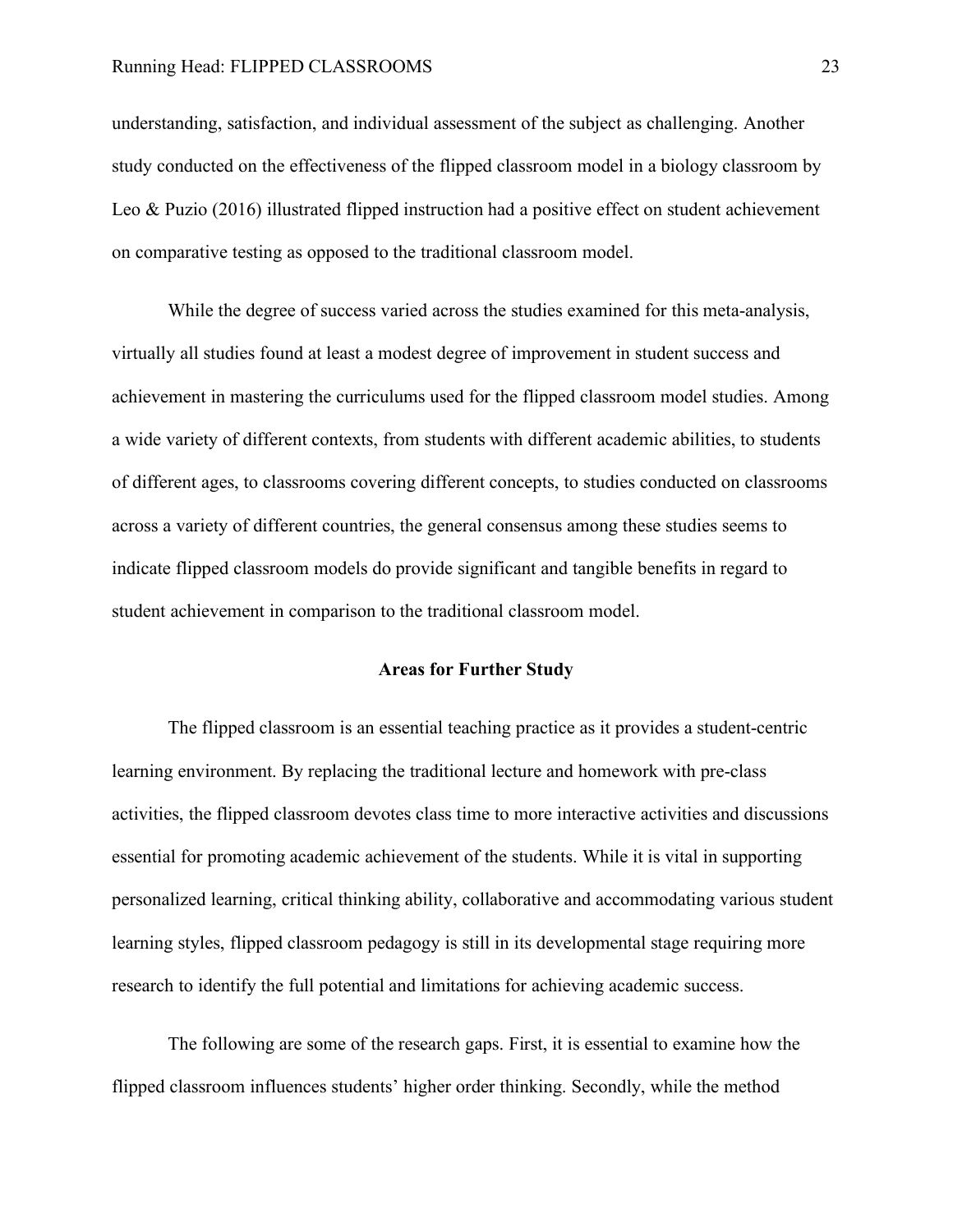remains promising, there is a need to analyze the correlation between the digital educational tools the method uses and the effects on the human brain. Future researchers should also investigate the features of video, audio, and text and their effectiveness in a flipped classroom.

Unfortunately, there were several limitations to the flipped classroom pedagogical model research. First, as the method is relatively new, there have been relatively few studies regarding the method as compared to more traditional forms of teaching. Further, all of the participants in these studies have had to adjust from a traditional teaching model to being taught with the flipped classroom model. This has been shown to be a problematic adjustment for some students and may have led to skewed data when comparing the two teaching models (Herreid & Schiller, 2013).

Another limitation to the data is academic institutions have been hesitant to allow full discretion to researchers with their arrangement of classrooms. Academic institutions have generally not allowed for classes to be broken up and students to be randomly sampled. Instead, most of the following studies have been conducted with prearranged classes that have been placed into a flipped classroom setting as a unit.

A third limitation comes from the distribution of teachers involved in the study. Some of the research used for this meta-analysis allowed for teachers to opt into the quasi-experimental teaching paradigms while others did not. This means the teachers who opted into the flipped classroom model were in some way inclined to adopt such teaching practices and were often more able in terms of teaching and technological efficacy. The studies selecting the teachers at random and did not have an opt-in reported higher levels of teacher dissatisfaction with the pedagogical model. To have a better, unbiased understanding of the outcomes of the flipped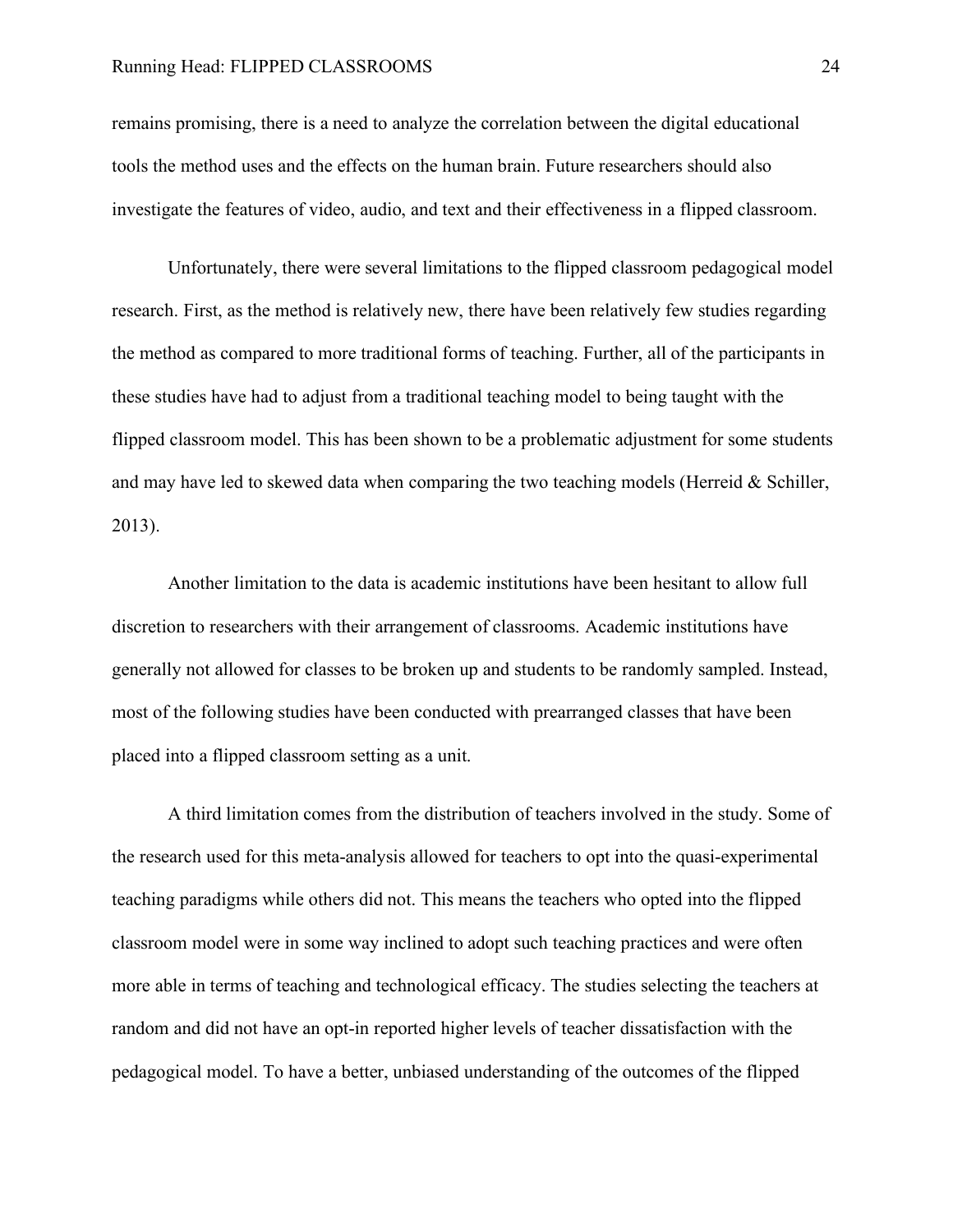classroom teaching model, there needs to be more emphasis put on sampling teachers more representative of the total teacher population.

## **Discussion**

Ultimately, the flipped classroom pedagogy was found to be effective in increasing student engagement with the material, and consequently, overall student achievement. While some studies showed negative perceptions to the teaching model, virtually none of them showed negative academic results (Hwang et. al, 2015). The final results of this meta-analysis reveal implementing such a model into a teaching curriculum has a positive effect on student outcomes when compared to a traditional teaching model (Hwang et. al, 2015). Students reported being more engaged with the material and, in general, commented positively on the flexibility a flipped classroom allowed them to better engage with the materials presented (McNally et. al, 2016; Cukurbasi & Kiyici, 2017).

This meta-analysis also reveals the results from the student achievement were positive across sociopolitical, economic, and culturally diverse regions with studies being included from across the world, including but not limited to the United States, Turkey, Hong Kong, and Taiwan (Gökçe, 2017). These results also remained positive across a wide variety of different course materials. This meta-analysis examined research applied the flipped classroom to STEM, humanities, and social science courses. All were found to have higher levels of student achievement, with the most positive results being found in the STEM subjects.

In terms of favorability for implementing a flipped classroom model, both students and teachers were shown, on average, to have experiences with the teaching paradigm, after allowing time for a transition period, that allowed both students and teachers to become more familiar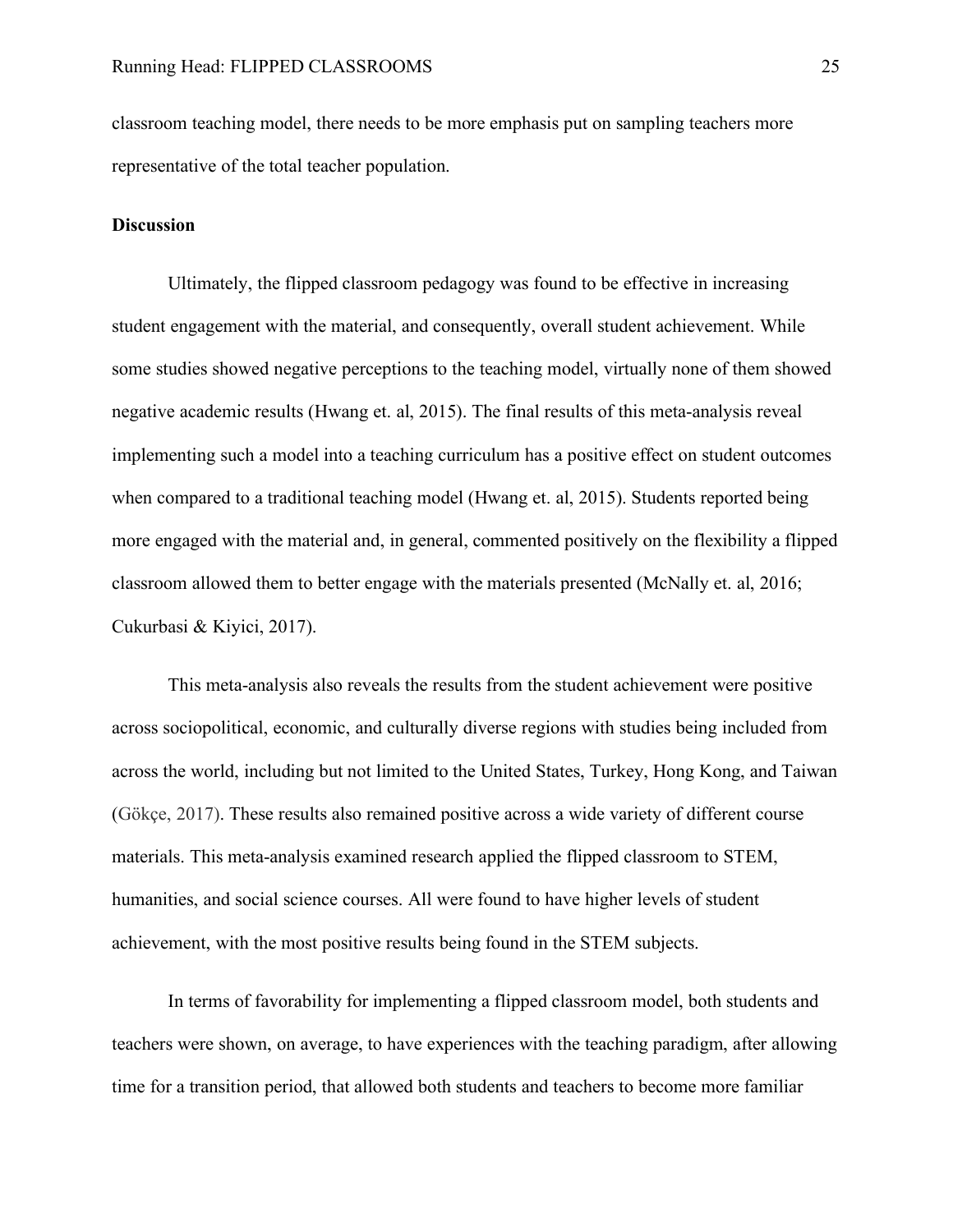with the format of the flipped classroom model (McNally et. al, 2016; Cukurbasi & Kiyici, 2017). Despite the difficulties with the initial implementation of the teaching model, participants soon became comfortable with the new method; however, students were found to be on average more receptive of the flipped classroom as compared to teachers (McNally et. al, 2016; Cukurbasi & Kiyici, 2017). Teacher Unfavorability generally resulted from an aversion to adjusting teaching methods and the general use of technology within the classroom as well as difficulties in constructing adequate curricula with available resources. For the flipped classroom model to be successfully implemented in a classroom, the instructor must be willing to adapt to the new demands of the model (Hwang et. al, 2015).

Additionally, the flipped classroom model has shown among both underperforming students and high-achieving students, the implementation of the model improved the overall performance of students (Chung  $\&$  Khe, 2017). This implies there are benefits for implementing the pedagogical model in a multitude of different educational environments. While underperforming and high-achieving students had different responses to the implementation of the model, they were nonetheless generally positive (Chung & Khe, 2017).

With all things considered, across a variety of different educational backgrounds, the flipped classroom model proved to be effective in its ability to improve student achievement and engagement with the materials of the course. Although there were difficulties in implementing the flipped classroom model with regard to teacher adaption to the new teaching methods and the students' ability to adequately familiarize themselves with the materials before class; in general, the reception to the innovative pedagogical model was positive for both teachers and students.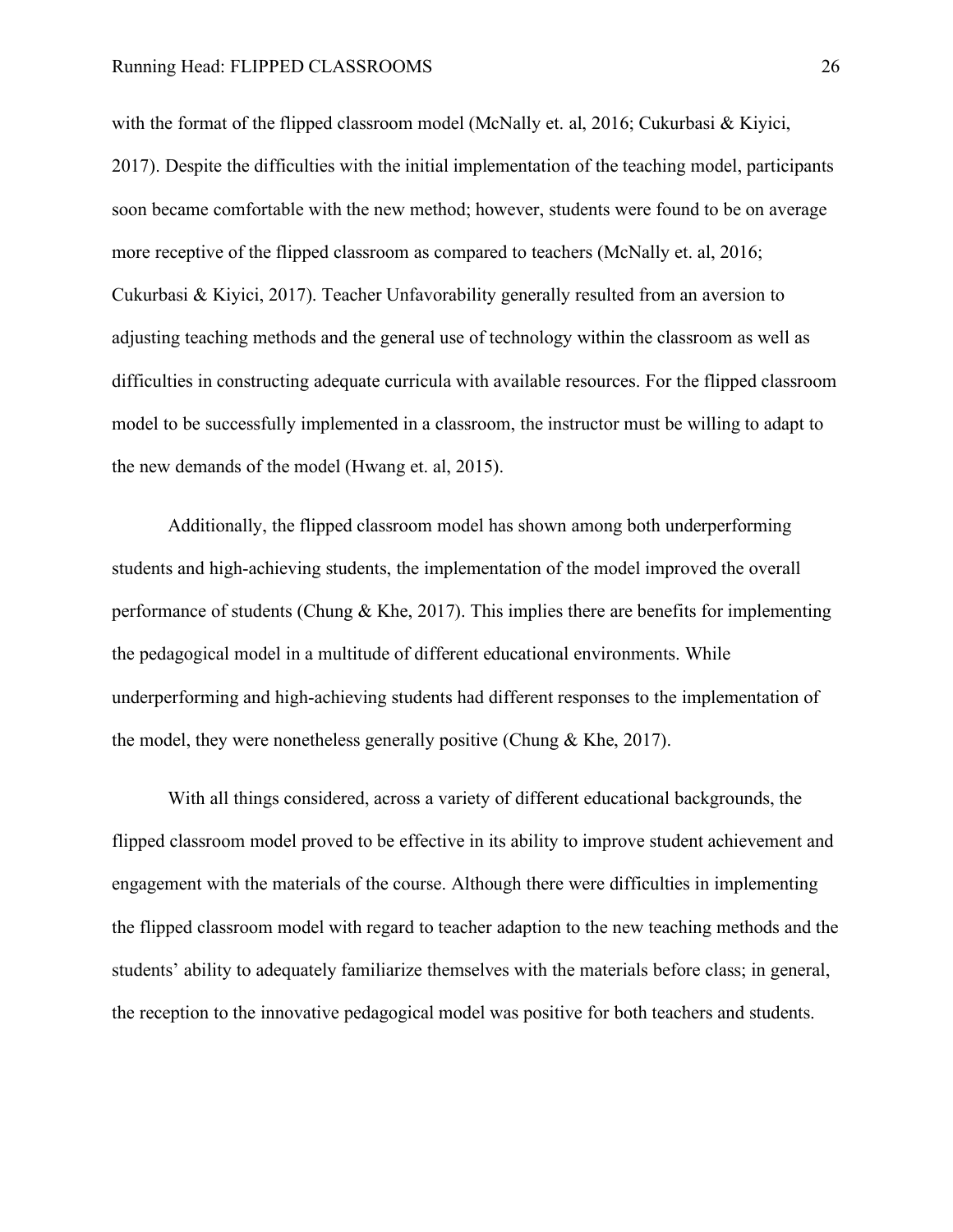## **Conclusion**

The aim of this meta-analysis was to investigate the effectiveness of the flipped classroom model in increasing student engagement and achievement. In pursuit of this goal, 25 studies were considered after an exhaustive process of selecting suitable research. From the studies included, most were found to show significant increases in student performance in terms of both engagement and achievement when properly implemented into instruction.

Most studies have noted significant positive outcomes in terms of student engagement and achievement. Hwang et al., (2017) argue student achievement is strongly correlated to how actively they engage with their educational content. The flipped classroom model seeks to maximize engagement between students and the course content by shifting the paradigm of how students are introduced to and practice the material. In their study on high school biology students, Leo and Puzio (2016) consistently found on all post-tests, those students who participated in a flipped classroom model showed increased levels of achievement. The data suggested students benefitted greatly from active learning strategies implemented in the classes requiring them to mentally interact with the material and construct and derive meaning from it with their peers via class exercises (Leo & Puzio, 2016). These promising results have sparked further interest in the model, and it has been gaining further popularity rapidly since its inception in 2000 (Chung & Khe, 2017).

Although the flipped classroom pedagogical model is still in its infancy, the results so far have been nearly completely positive. This reveals the potential of the model to change current teaching practices on a large scale across the world. Regardless, the positive results so far have been significant, and the flipped classroom model is something that should be investigated more so that its benefits can extend to more classrooms across the globe.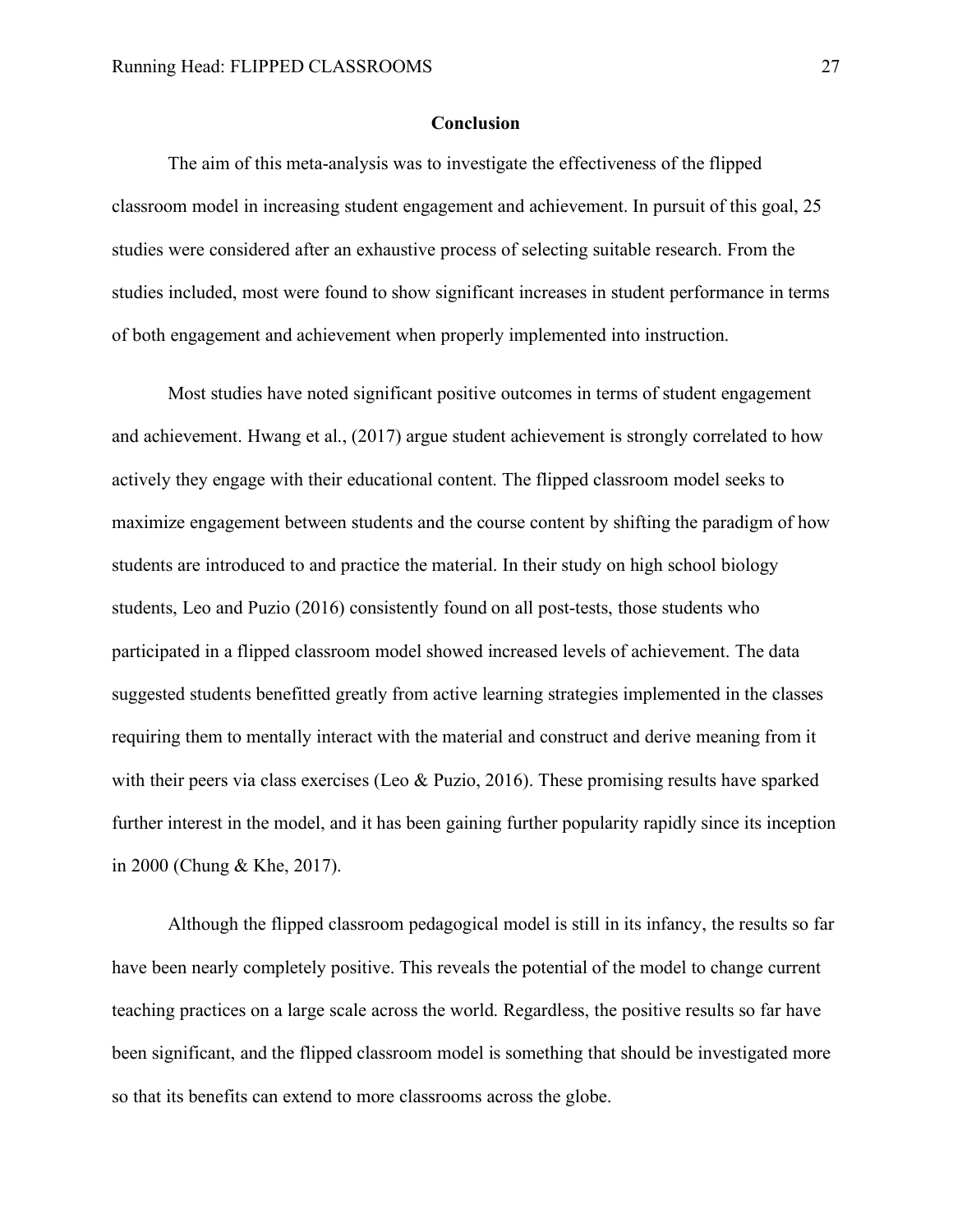### **References**

- Ahn, S., Ames, A., & Myers, N. (2012). A Review of Meta-Analyses in Education: Methodological Strengths and Weaknesses. *Review of Educational Research, 82*(4), 436- 476. Retrieved from http://www.jstor.org/stable/41812114
- Bergmann, J., & Sams, A. (2012). Flip your classroom: Reach every student in every class every day. Eugene, Or.: International Society for Technology in Education.
- Chih-Yuan Sun, J., & Yu-Ting, W. (2016). Analysis of learning achievement and teacher- student interactions in flipped and conventional classrooms. International Review of Research in Open & Distance Learning, 17(1), 79-99.
- Chung Kwan Lo, & Khe Foon Hew. (2017). Using "First Principles of Instruction" to Design Secondary School Mathematics Flipped Classroom: The Findings of Two Exploratory Studies. *Journal of Educational Technology & Society, 20*(1), 222-236. Retrieved from http://www.jstor.org/stable/jeductechsoci.20.1.222
- Cukurbasi, B., & Kiyici, M. (2018). High School Students' Views on the PBL Activities Supported via Flipped Classroom and LEGO Practices. *Journal of Educational Technology & Society, 21*(2), 46-61. Retrieved from http://www.jstor.org/stable/26388378
- Dotterer, A, & Lowe, K. (2011). Classroom context, school engagement, and academic achievement in early adolescence. Journal of Youth and Adolescence, 40, 1649–1660.
- Fulton, K. (2012). Upside down and inside out: Flip your classroom to improve student learning. Learning & Leading with Technology, 39(8), 12-17.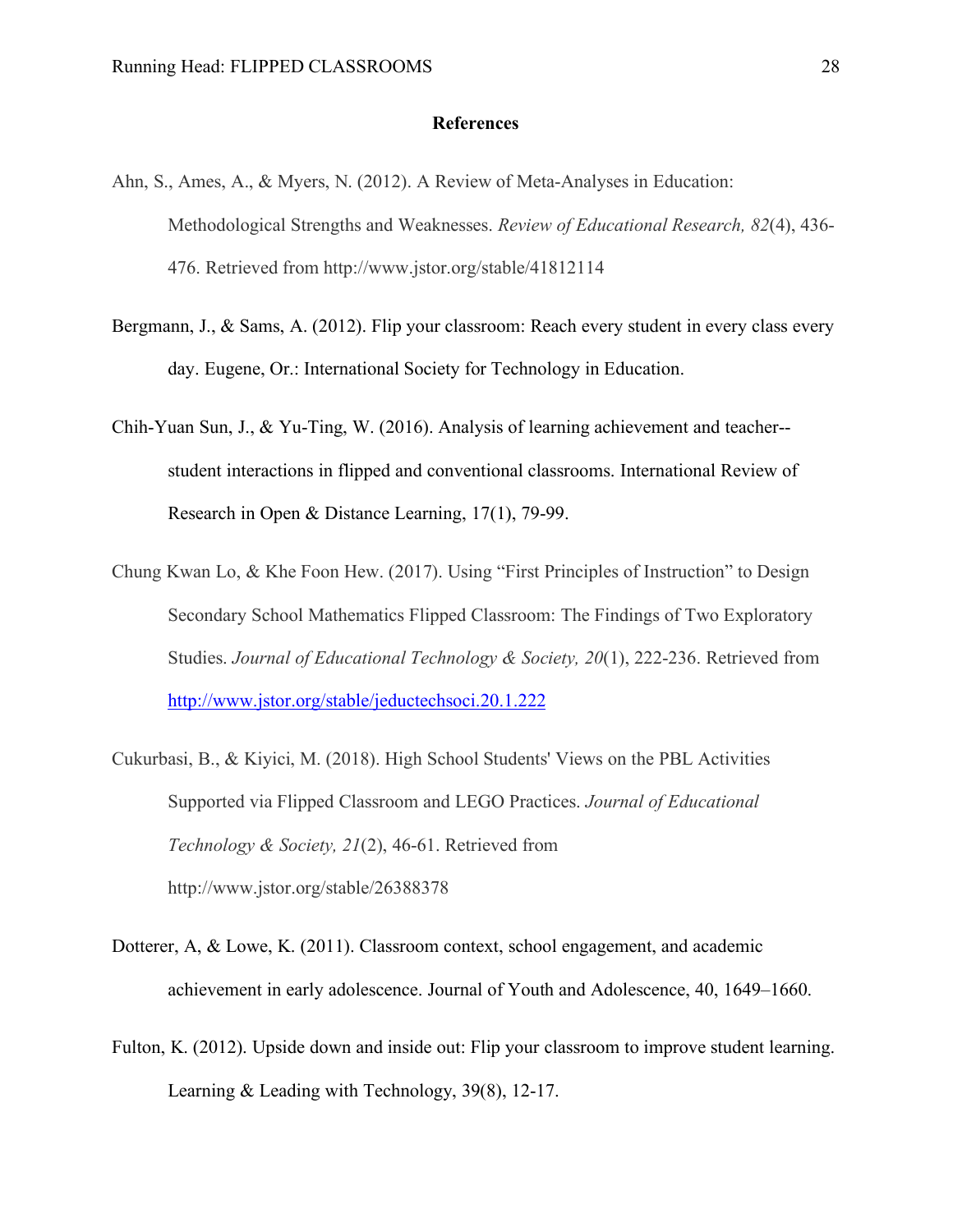- Galindo, I. (2014). Flip your classroom: Reach every student in every class every day. By Jonathan Bergmann and Aaron Sams. Alexandria, Va.: The Association for Supervision and Curriculum Development, 2012. ISBN 978-1-56484-315-9. Teaching Theology & Religion, 17(1), 82-83.
- Gökçe Kurt. (2017). Implementing the Flipped Classroom in Teacher Education: Evidence from Turkey. *Journal of Educational Technology & Society, 20*(1), 211-221. Retrieved from http://www.jstor.org/stable/jeductechsoci.20.1.211
- Herreid, C., & Schiller, N. (2013). Case Studies and the Flipped Classroom. *Journal of College Science Teaching, 42*(5), 62-66. Retrieved from http://www.jstor.org/stable/43631584
- Heyborne, W. H., & Perrett, J. J. (2016). To flip or not to flip? Analysis of a flipped classroom pedagogy in a general biology course. Journal of College Science Teaching, 45(4), 31- 37.
- Hwang, G., Lai, C., & Wang, S. (2015). Seamless flipped learning: A mobile technologyenhanced flipped classroom with effective learning strategies. Journal of Computers in Education,2(4), 449-473. doi:10.1007/s40692-015-0043-0
- Kul, Ü, Çelik, S., & Aksu, Z. (2012). Supplemental Material for Accuracy of Teachers Judgments of Students Academic Achievement: A Meta-Analysis. Journal of Educational Psychology,11(4). doi: 10.1037/a0027627.supp
- Leo, J., & Puzio, K. (2016). Flipped instruction in a high school science classroom. Journal of Science Education & Technology, 25(5), 775-781. doi:10.1007/s10956-016-9634-4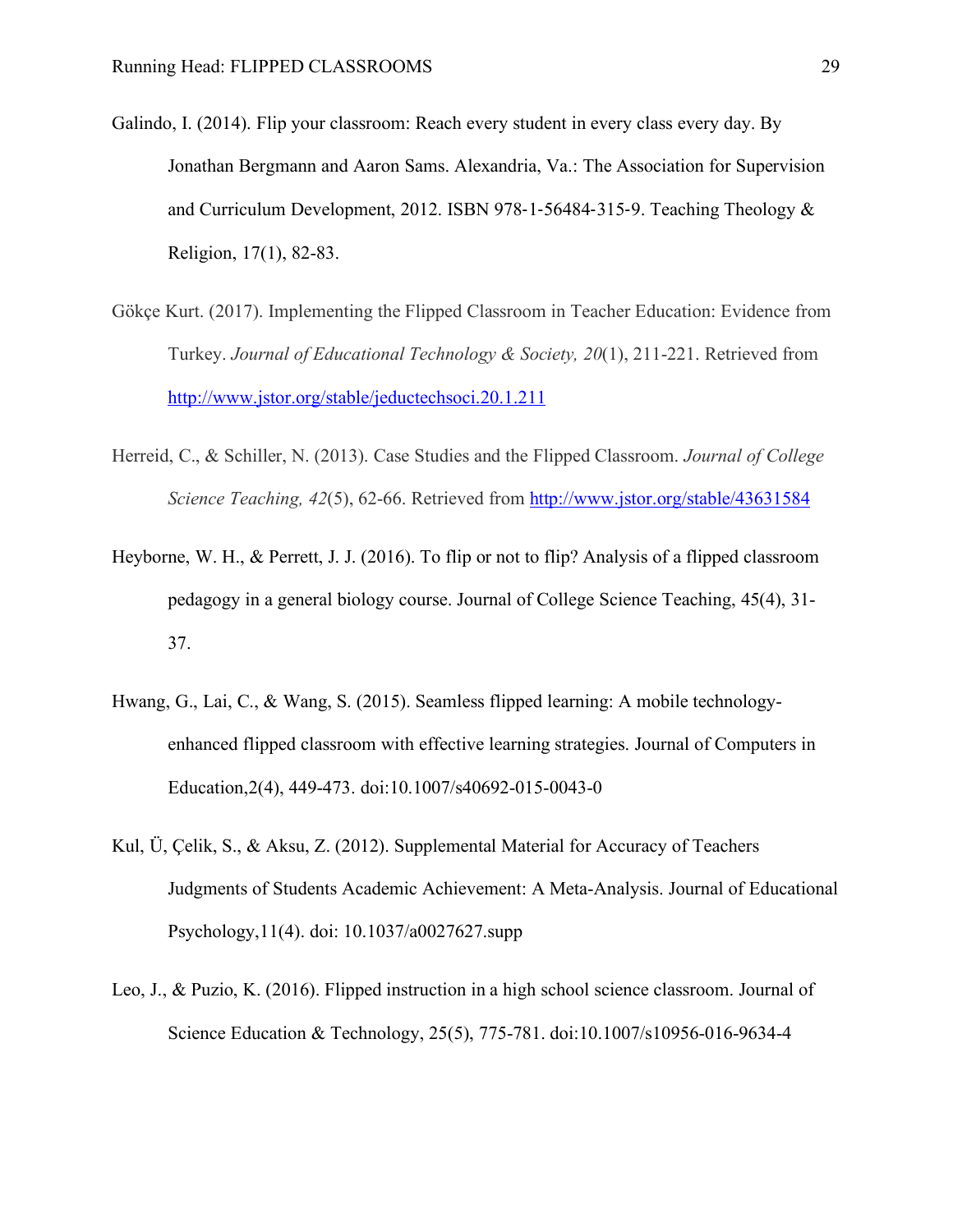- Martinez, J., Stecher, B., & Borko, H. (2009). Classroom assessment practices, teacher judgments, and student achievement in mathematics: Evidence from ECLS. Educational Assessment, 14, 78–102
- McNally, B., Chipperfield, J., Dorsett, P., Fabbro, L., Frommolt, V., Goetz, S., & ... Rung, A. (2017). Flipped classroom experiences: student preferences and flip strategy in a higher education context. Higher Education (00181560), 73(2), 281-298. doi:10.1007/s10734- 016-0014-z
- Rabgay, T. (2018). The effect of using cooperative learning method on tenth grade students' learning achievement and attitude towards biology. International Journal of Instruction, 11(2), 265-280. doi:10.12973/iji.2018.11218a
- Reyes, M., Brackett, M., Rivers, S., White, M., & Salovey, P. (2012). Classroom emotional climate, student engagement and academic achievement. Journal of Educational Psychology, 104(3), 700–712
- Turan, Z., & Goktas, Y. (2016). The flipped classroom: Instructional efficiency and impact on achievement and cognitive load levels. Journal Of E-Learning & Knowledge Society, 12(4), 51-62.
- Unruh, T., Peters, M. L., & Willis, J. (2016). Flip this classroom: A comparative study. Computers in The Schools, 33(1), 38-58. doi:10.1080/07380569.2016.1139988
- Vasiliki Aidinopoulou, & Demetrios G. Sampson. (2017). An Action Research Study from Implementing the Flipped Classroom Model in Primary School History Teaching and